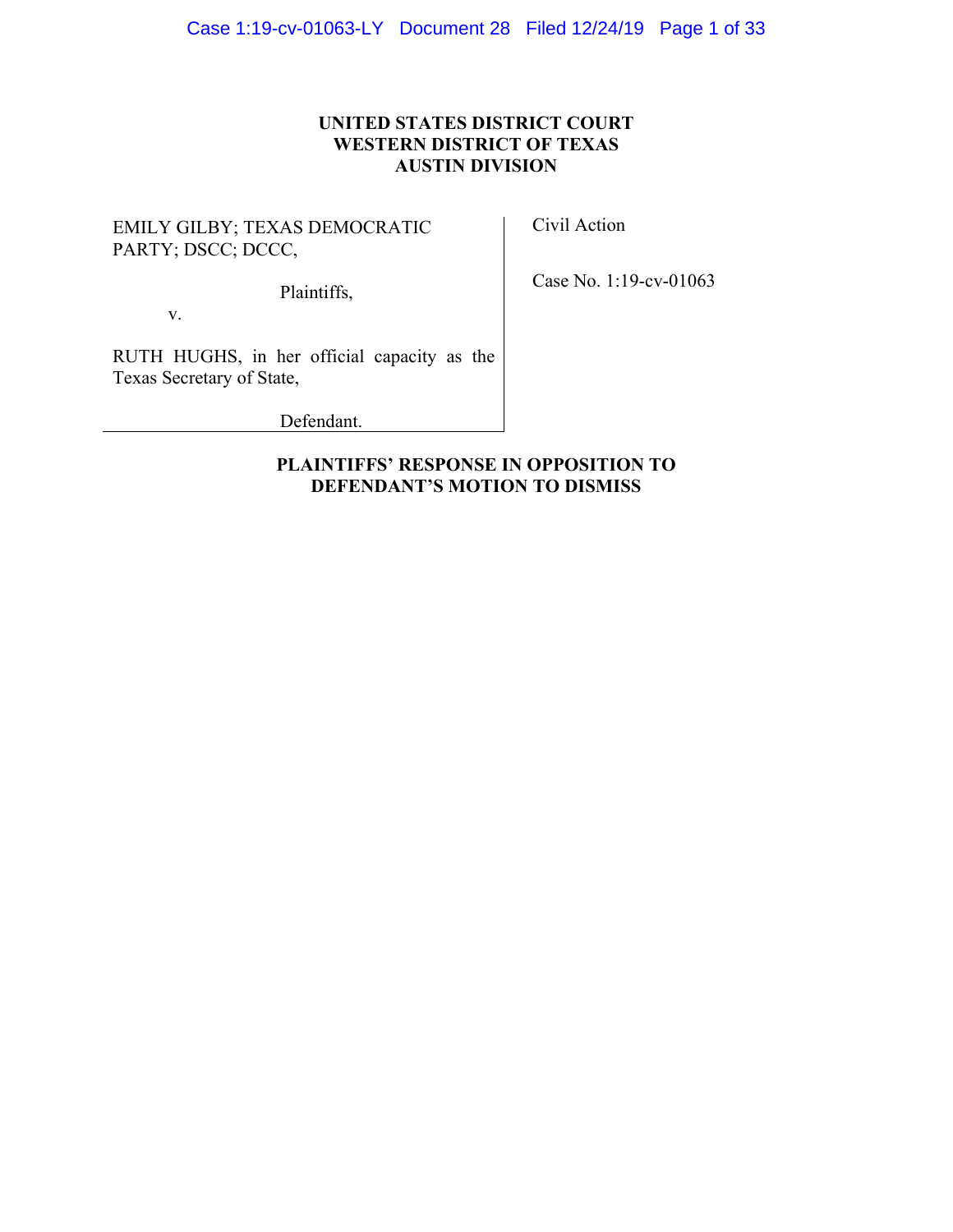## **Table of Contents**

#### **PAGES**

| Ι.                                                                                           |
|----------------------------------------------------------------------------------------------|
| II.                                                                                          |
| А.                                                                                           |
| <b>B.</b>                                                                                    |
| III.                                                                                         |
| The Secretary is Texas's Chief Elections Officer and the Correct Defendant  4<br>A.          |
| The Secretary is the Proper Defendant in a Lawsuit Concerning the Facial Validity of a<br>1. |
| 2.                                                                                           |
| <b>B.</b>                                                                                    |
| 1.                                                                                           |
| 2.                                                                                           |
| 3.                                                                                           |
| $\overline{4}$ .                                                                             |
| C.                                                                                           |
| 1.                                                                                           |
| 2.                                                                                           |
| 3.<br>Plaintiffs Have Sufficiently Pled a Violation of the Twenty-Sixth Amendment 24         |
| IV.                                                                                          |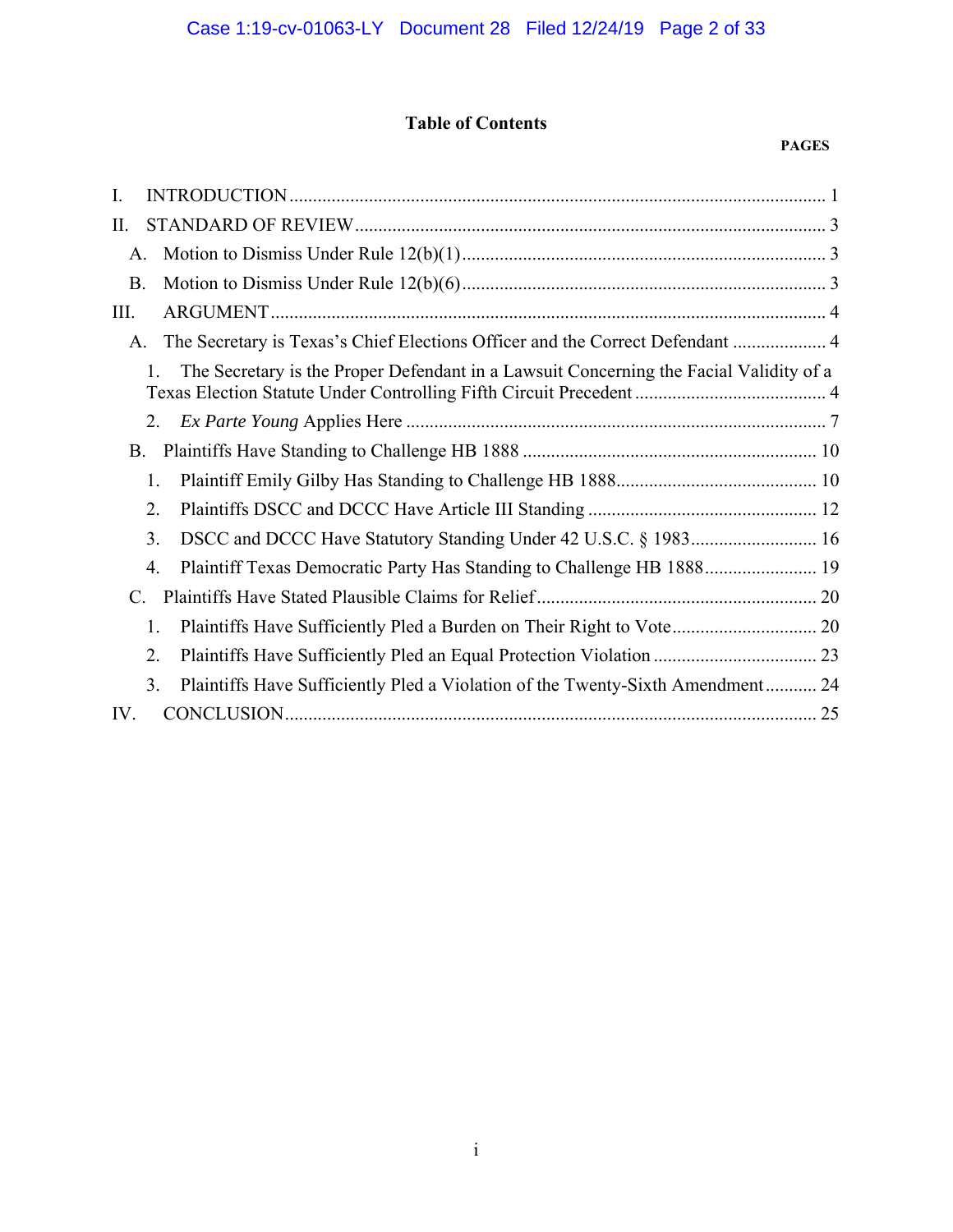## **Table of Authorities**

| <b>CASES</b>                                                | <b>PAGES</b> |
|-------------------------------------------------------------|--------------|
| Ariz. Green Party v. Reagan,                                |              |
| Ass'n of Am. Physicians & Surgeons, Inc. v. Texas Med. Bd., |              |
| Ass'n of Data Processing Service Orgs, Inc. v. Camp,        |              |
| Bank of Am. Corp. v. City of Miami, Fla.,                   |              |
| Bay Cty. Democratic Party v. Land,                          |              |
| Bell Atlantic Corp. v. Twombly,                             |              |
| Burdick v. Takushi,                                         |              |
| Bush v. Gore,                                               |              |
| City of Austin v. Paxton,                                   |              |
| Clements v. Fashing,                                        |              |
| Common Cause Indiana v. Marion County Election Board,       |              |
| Cottrell v. Alcon Labs.,                                    |              |
| Crawford v. Marion Cnty. Election Bd.,                      |              |
| Democratic Nat'l Comm. v. Reagan,                           |              |
| Den Norske Stats Oljeselskap As v. HeereMac Vof,            |              |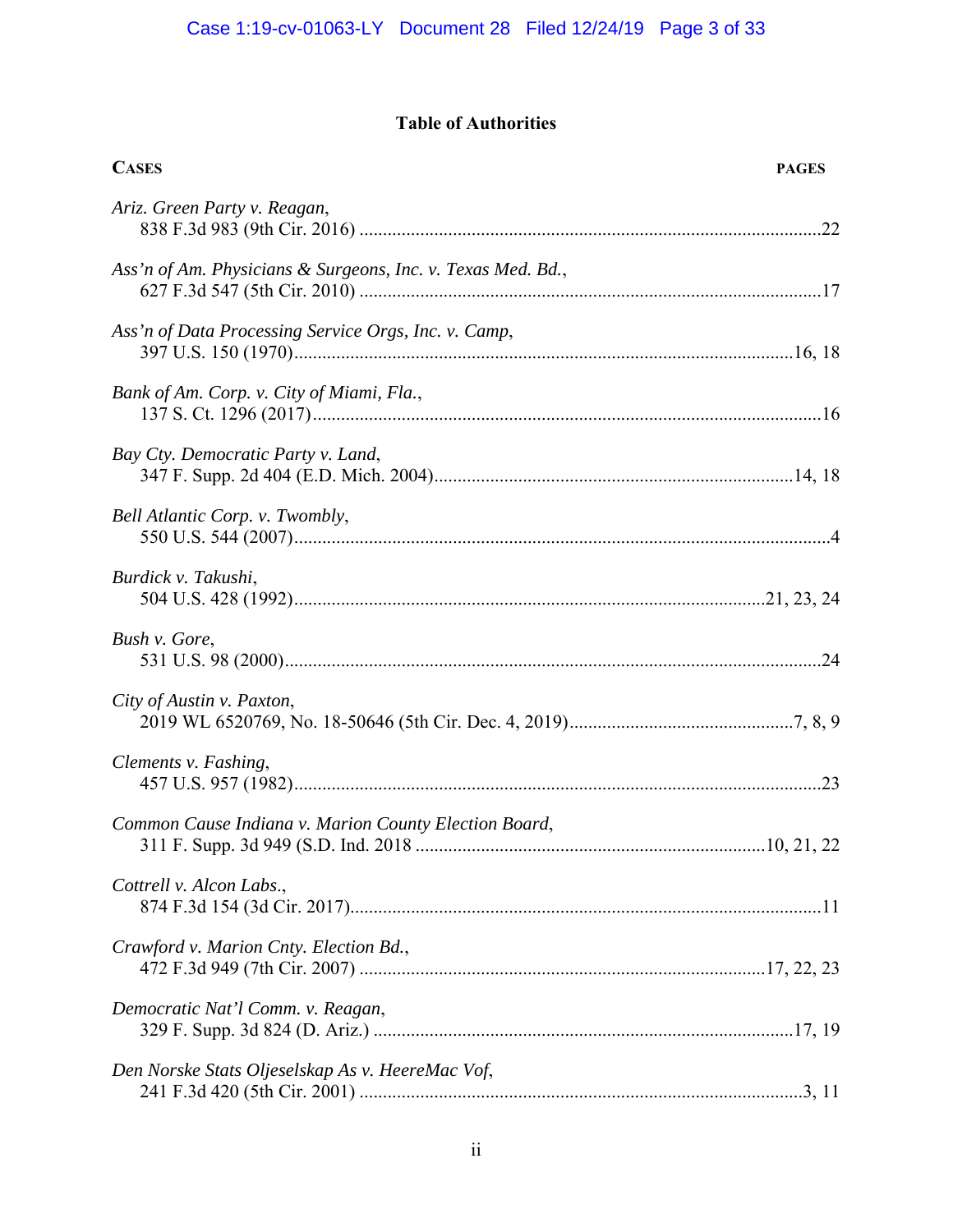# Case 1:19-cv-01063-LY Document 28 Filed 12/24/19 Page 4 of 33

| Ex Parte Young,                                                  |  |
|------------------------------------------------------------------|--|
| Fla. Democratic Party v. Hood,                                   |  |
| Fla. Democratic Party v. Scott,                                  |  |
| Georgia Coal. for People's Agenda, Inc. v. Kemp,                 |  |
| Hancock Cty. Bd. of Sup'rs v. Ruhr,                              |  |
| Harper v. Va. State Bd. of Elections,                            |  |
| Havens Realty Corp. v. Coleman,                                  |  |
| Hotze v. Burwell,                                                |  |
| Hunt v. Wash. State Apple Advertising Comm'n,                    |  |
| Ironshore Europe DAC v. Schiff Hardin, L.L.P.,                   |  |
| Larson v. Domestic & Foreign Commerce Corp.,                     |  |
| League of Women Voters of Florida, Inc., v. Detzner,             |  |
| Lee v. Virginia State Board of Elections,                        |  |
| Lujan v. Defs. of Wildlife,                                      |  |
| Martin K. Eby Const. Co. v. Dallas Area Rapid Transit,           |  |
| Match-E-Be-Nash-She-Wish Band of Pottawatomi Indians v. Patchak, |  |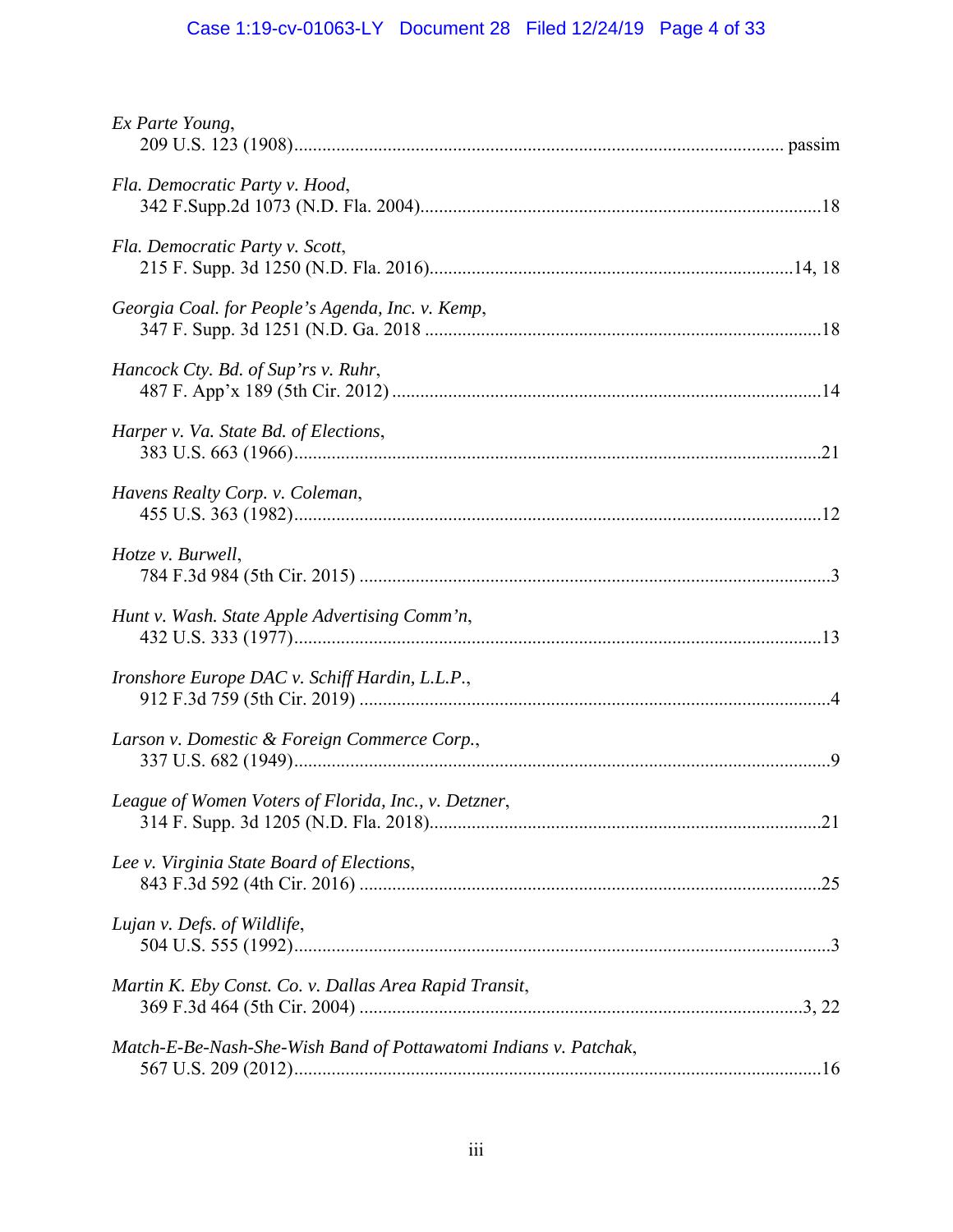# Case 1:19-cv-01063-LY Document 28 Filed 12/24/19 Page 5 of 33

| McCarthy ex rel. Travis v. Hawkins,                       |  |
|-----------------------------------------------------------|--|
| Milliken v. Bradley,                                      |  |
| N.A.A.C.P. v. City of Kyle, Tex.,                         |  |
| Nader v. Connor,                                          |  |
| Northampton County Democratic Party v. Hanover Twp.,      |  |
| Obama for Am. v. Husted,                                  |  |
| OCA-Greater Houston v. Texas,                             |  |
| Okpalobi v. Foster,                                       |  |
| One Wisconsin Inst., Inc. v. Nichol,                      |  |
| One Wisconsin Inst., Inc. v. Nichol,                      |  |
| One Wisconsin Institute, Inc. v. Thomsen,                 |  |
| Rumsfeld v. Forum for Acad. & Institutional Rights, Inc., |  |
| Sandusky Cty. Democratic Party v. Blackwell,              |  |
| Smith v. Boyle,                                           |  |
| Summers v. Earth Island Inst.,                            |  |
| Texas Democratic Party v. Benkiser,                       |  |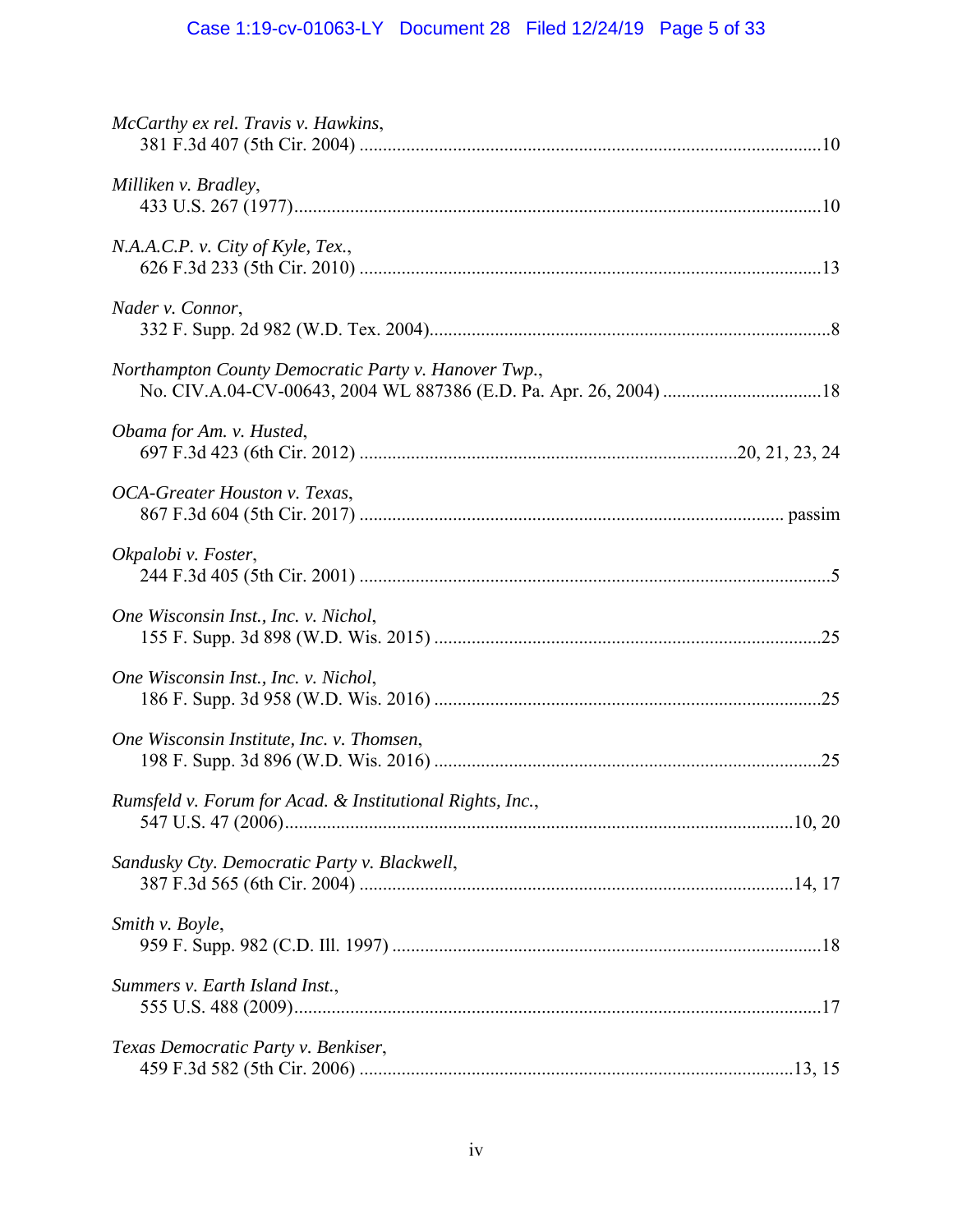# Case 1:19-cv-01063-LY Document 28 Filed 12/24/19 Page 6 of 33

| Thomas ex rel. D.M.T. v. School Bd. St. Martin Parish,                      |
|-----------------------------------------------------------------------------|
| Turner v. Pleasant,                                                         |
| United Food & Commercial Workers Union Local 751 v. Brown Group, Inc.,      |
| United States v. Students Challenging Regulatory Agency Procedures (SCRAP), |
| United States v. Texas,                                                     |
| Winters v. Diamond Shamrock Chem. Co.,                                      |
| Zapata v. Smith,                                                            |
| <b>STATUTES</b>                                                             |
|                                                                             |
|                                                                             |
|                                                                             |
|                                                                             |
|                                                                             |
| <b>OTHER AUTHORITIES</b>                                                    |
|                                                                             |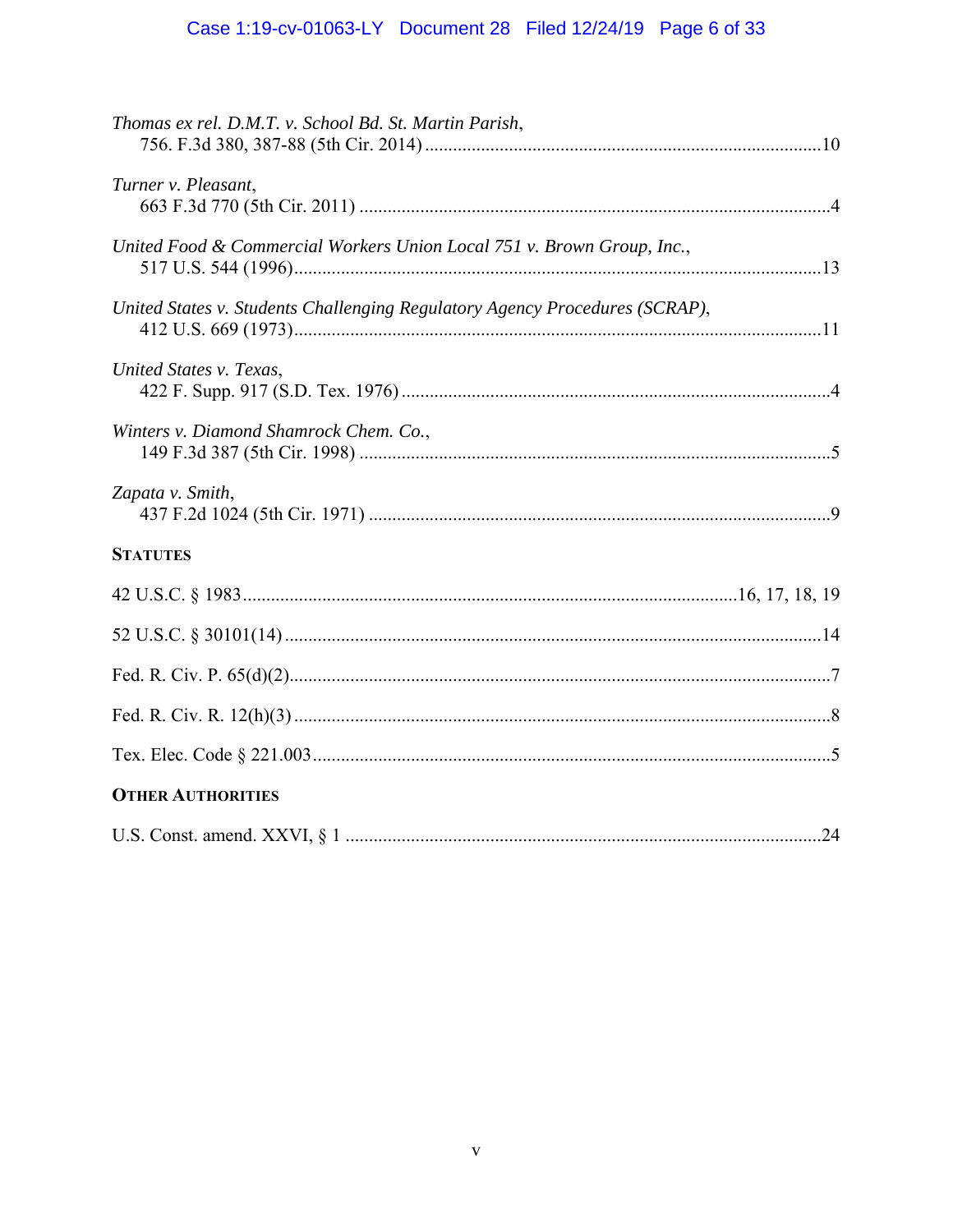#### **I. INTRODUCTION**

This is a case about ensuring equal access to the franchise. Prior to Texas House Bill 1888 ("HB 1888"), Texas law provided local officials with the opportunity to do just that. The flexibility to use "mobile" or "temporary" polling places permitted local officials the option to move early voting locations throughout Texas's counties, ensuring equal opportunity to cast a ballot for segments of the populations that, because of mobility difficulties, limited access to transportation, or limited schedules, find the burden of making it to a polling place especially difficult. And not only were these locations an ideal mechanism for ensuring ready access to early voting for all voters; they were also highly cost effective, giving county clerks and election administrators the ability to serve multiple locations with the same machines and staff. In 2018 the results were a laudable success story: widespread mobile voting helped account for a drastic increase in the number of Texans who cast a ballot, including significant increases in the number of young voters.

 HB 1888 ended that success story, stripping away the discretion that permitted local officials to increase voting opportunities in exchange for an inefficient uniformity sure to decrease them. The burdens of this decision will inevitably fall on those, like young voters or the elderly, who already face unique hurdles to exercising their right to vote. But these results and concerns were not a surprise when the law was passed. Indeed, they were front and center as the bill progressed into law: that HB 1888 will decreases the opportunities for youth and elderly voting in Texas is not an inadvertent side effect but one of the primary features of the law.

 Plaintiffs allege that HB 1888 violates the First, Fourteenth, and Twenty-Sixth Amendments to the U.S. Constitution and have filed this lawsuit seeking to enjoin its enforcement. The Secretary, through her Motion to Dismiss, ECF No. 21, seeks summary dismissal of plaintiffs' claims. For the reasons that follow, the Secretary's Motion is ill-founded and should be denied.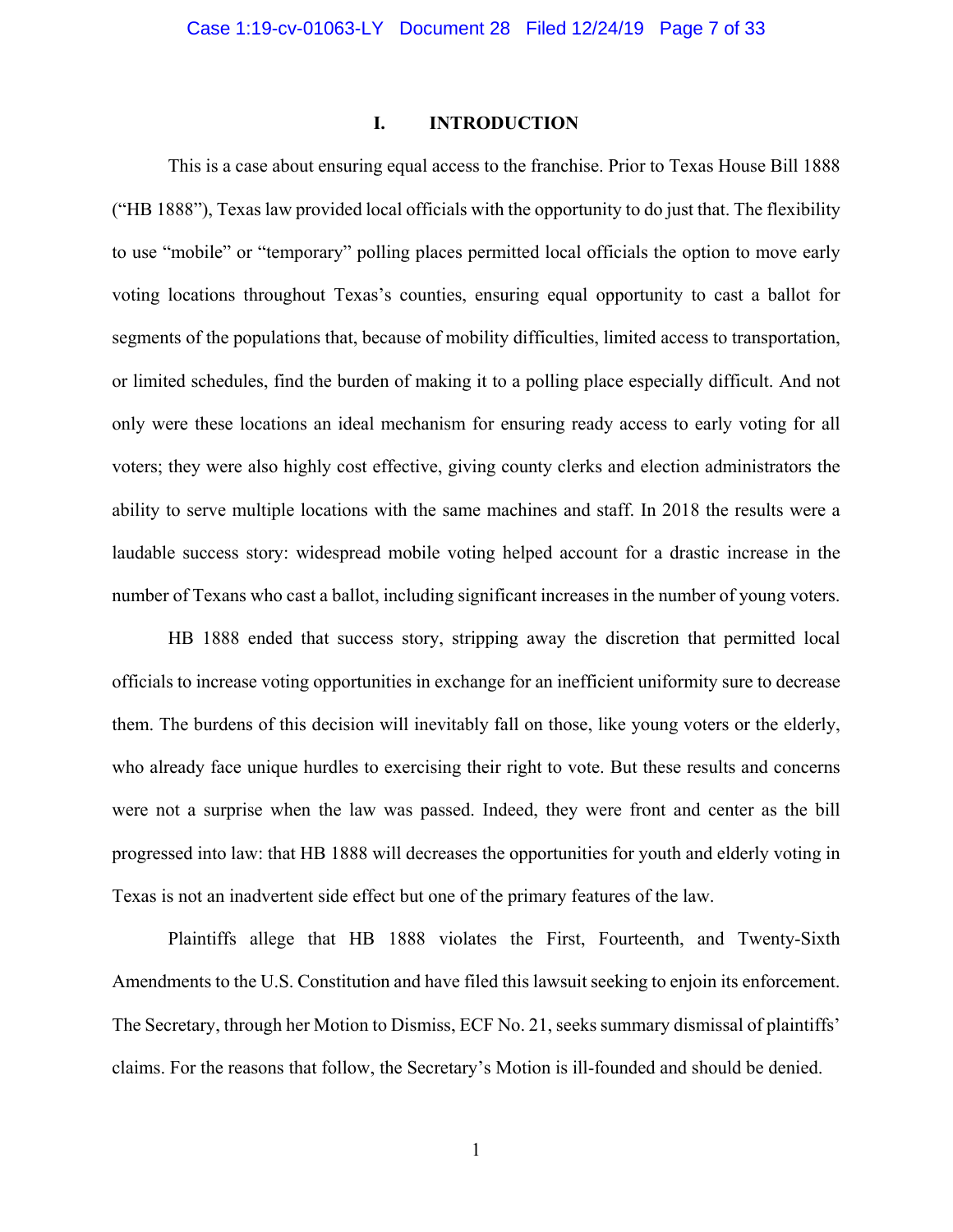#### Case 1:19-cv-01063-LY Document 28 Filed 12/24/19 Page 8 of 33

*First*, the Secretary's argument that she is not the correct defendant in this suit is barred by directly on point Fifth Circuit precedent, given her position as Texas's chief elections official and given that Plaintiffs challenge a Texas election law. The alternative the Secretary posits—that local elections officials rule elections entirely unencumbered by the state, and that they are constrained by Texas's Election Code only when losing candidates bring elections contests—is neither plausible nor remotely supported by any authority. Her attempts to disclaim responsibility for the administration of elections is equally misplaced. The Secretary *is* the state's chief election official and is the appropriate individual to remedy Plaintiffs' harms.

*Second*, the Secretary's argument that sovereign immunity bars Plaintiffs' claims fails to mention that this very argument has been *rejected* by the Fifth Circuit applying the *Ex Parte Young*  doctrine. The renewed argument is hardly more persuasive when recycled here. The Secretary is the correct official to remedy Plaintiffs' harms, Plaintiffs' seek prospective and injunctive relief for an ongoing violation of federal law, and the Secretary possesses significantly more than the requisite connection to enforcement here. *Ex Parte Young* applies and permits this suit to proceed.

*Third*, the Secretary's argument that every Plaintiff but the Texas Democratic Party ("TDP") lacks standing is not only pointless—because only one plaintiff need have standing for this action to proceed—but also incorrect as to all of the Plaintiffs. The Secretary's argument that Plaintiff Emily Gilby claims too speculative an injury ignores the allegations in the Complaint, the standard of review at the pleadings stage, and facts both inside and outside the record. Plaintiffs DCCC and DSCC also possess Article III and statutory standing to prosecute this suit under theories of both organizational and associational standing. The Secretary's half-hearted arguments to the contrary fail to withstand even cursory examination.

*Finally*, the Secretary argues that Plaintiffs do not state a claim for relief under each of the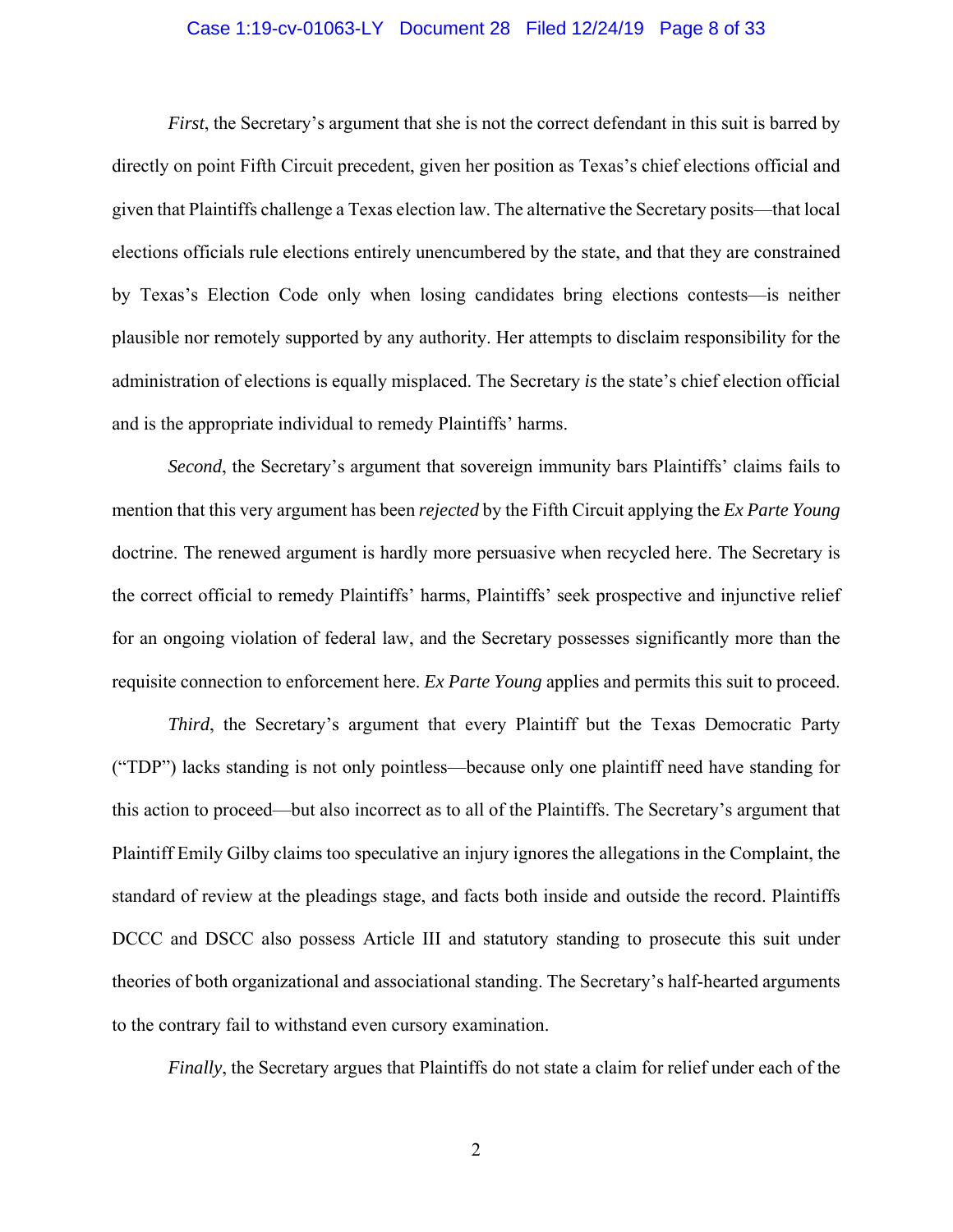#### Case 1:19-cv-01063-LY Document 28 Filed 12/24/19 Page 9 of 33

three bases they allege, but the Secretary is wrong at every turn. On both their burden on the right to vote and equal protection claims, Plaintiffs have alleged sufficient facts, which must be accepted as true, to demonstrate a heavy burden on the right to vote, and this alone is fatal to the Secretary's arguments at the pleadings stage. On the Twenty-Sixth Amendment claim, too, Plaintiffs have plausibly alleged disparate impact and discriminatory intent, sustaining their burden here.

Taken together, then, the Secretary's motion fails in its entirety and should be denied.

#### **II. STANDARD OF REVIEW**

#### **A. Motion to Dismiss Under Rule 12(b)(1)**

It is, of course, axiomatic that, in ruling on the Secretary's motion to dismiss for lack of subject matter jurisdiction, this Court must accept all factual allegations in the complaint as true. *See Den Norske Stats Oljeselskap As v. HeereMac Vof*, 241 F.3d 420, 424 (5th Cir. 2001) (citing *Barrera-Montenegro v. United States*, 74 F.3d 657, 659 (5th Cir. 1996)). The Court may consider  $(1)$  the complaint alone; (2) the complaint supplemented by undisputed facts evidenced in the record; or (3) the complaint supplemented by undisputed facts plus the court's resolution of disputed facts." *Id*. As to standing, "[a]t the pleading stage, general factual allegations of injury resulting from the defendant's conduct may suffice" to establish standing. *Lujan v. Defs. of Wildlife*, 504 U.S. 555, 561 (1992). "Thus, we will not dismiss for lack of standing if we reasonably can infer from the plaintiffs' general allegations" that they have standing. *Hotze v. Burwell*, 784 F.3d 984, 992 (5th Cir. 2015).

#### **B. Motion to Dismiss Under Rule 12(b)(6)**

 A court considering a motion to dismiss under Fed. R. Civ. P. 12(b)(6) must accept "all well-pleaded facts as true, viewing them in the light most favorable to the plaintiff." *Martin K. Eby Const. Co. v. Dallas Area Rapid Transit*, 369 F.3d 464, 467 (5th Cir. 2004). A claim should only be dismissed if a court determines that it is "beyond doubt" that the claimant cannot prove a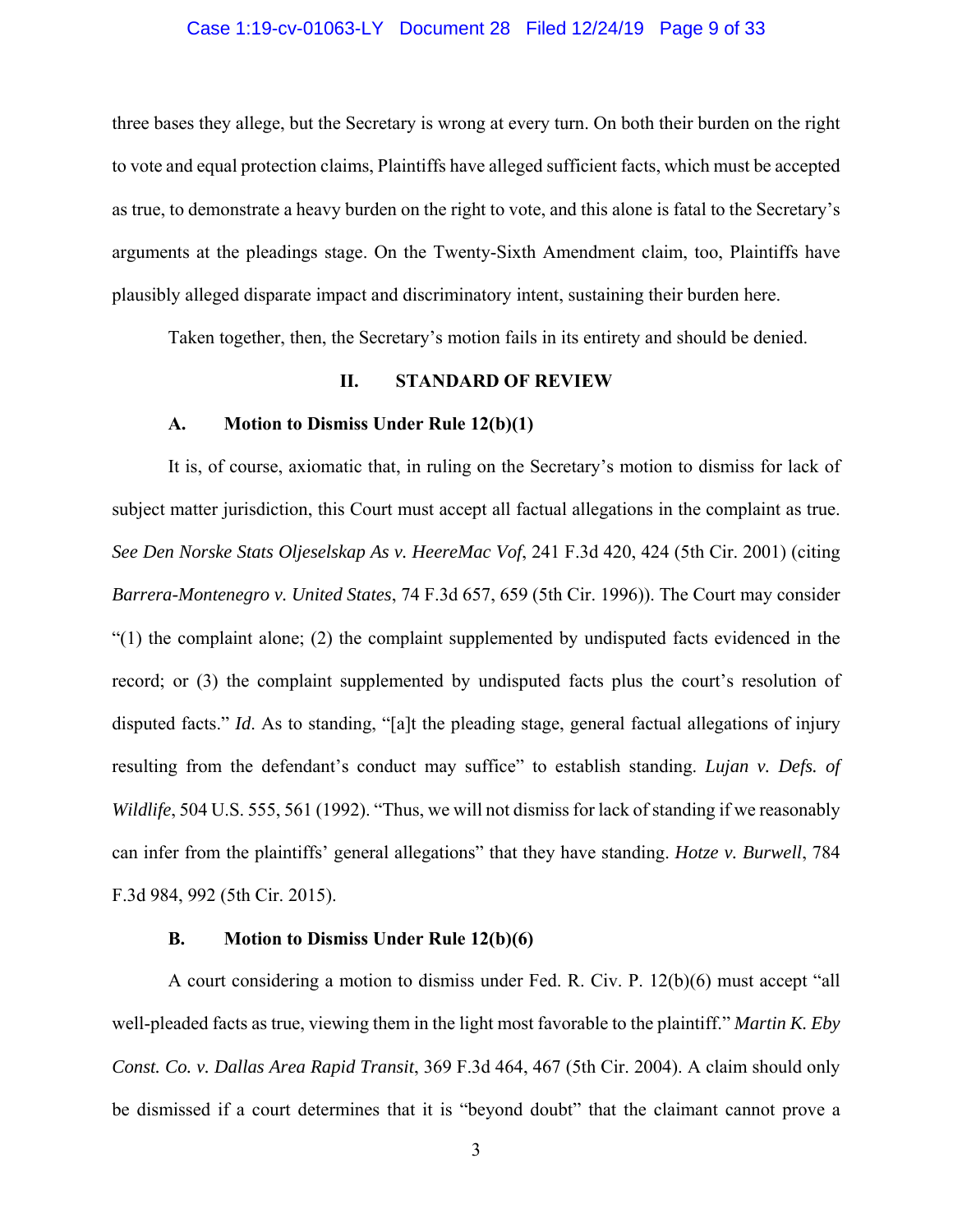#### Case 1:19-cv-01063-LY Document 28 Filed 12/24/19 Page 10 of 33

plausible set of facts that support the claim and would justify relief. *See Bell Atlantic Corp. v. Twombly*, 550 U.S. 544, 570 (2007). A motion to dismiss under Rule 12(b)(6) is generally disfavored and rarely granted. *Turner v. Pleasant*, 663 F.3d 770, 775 (5th Cir. 2011). "The court's review is limited to the complaint, any documents attached to the complaint, and any documents attached to the motion to dismiss that are central to the claim and referenced by the complaint." *Ironshore Europe DAC v. Schiff Hardin, L.L.P.*, 912 F.3d 759, 763 (5th Cir. 2019) (citing *Lone Star Fund V (U.S.), L.P. v. Barclays Bank PLC*, 594 F.3d 383, 387 (5th Cir. 2010)).

#### **III. ARGUMENT**

#### **A. The Secretary is Texas's Chief Elections Officer and the Correct Defendant**

## **1. The Secretary is the Proper Defendant in a Lawsuit Concerning the Facial Validity of a Texas Election Statute Under Controlling Fifth Circuit Precedent**

The Secretary's first argument, that she is not the proper defendant here, may be easily set aside at the outset. It is plainly barred by controlling Fifth Circuit precedent because she is the state's chief elections officer and the statute Plaintiffs challenge here is a Texas election statute. "The facial invalidity of a Texas election statute is, without question, fairly traceable to and redressable by the State itself and its Secretary of State, who serves as the 'chief election officer of the state.'" *OCA-Greater Houston v. Texas*, 867 F.3d 604, 613 (5th Cir. 2017) (quoting Tex. Elec. Code § 31.001(a)); *see also United States v. Texas*, 422 F. Supp. 917, 921 (S.D. Tex. 1976) (rejecting motion to dismiss in case regarding Texas election law by Texas Secretary of State due to Secretary's position as chief elections officer and duty to maintain uniformity in application, operation, and interpretation of election laws).<sup>1</sup> This alone suffices to end the Secretary's argument

<sup>&</sup>lt;sup>1</sup> Given that *OCA-Greater Houston* is directly on point and that the Secretary was a defendant in that proceeding, this Court should apply the doctrine of collateral estoppel to bar the Secretary from relitigating the issue of whether she is the appropriate party in a case challenging the facial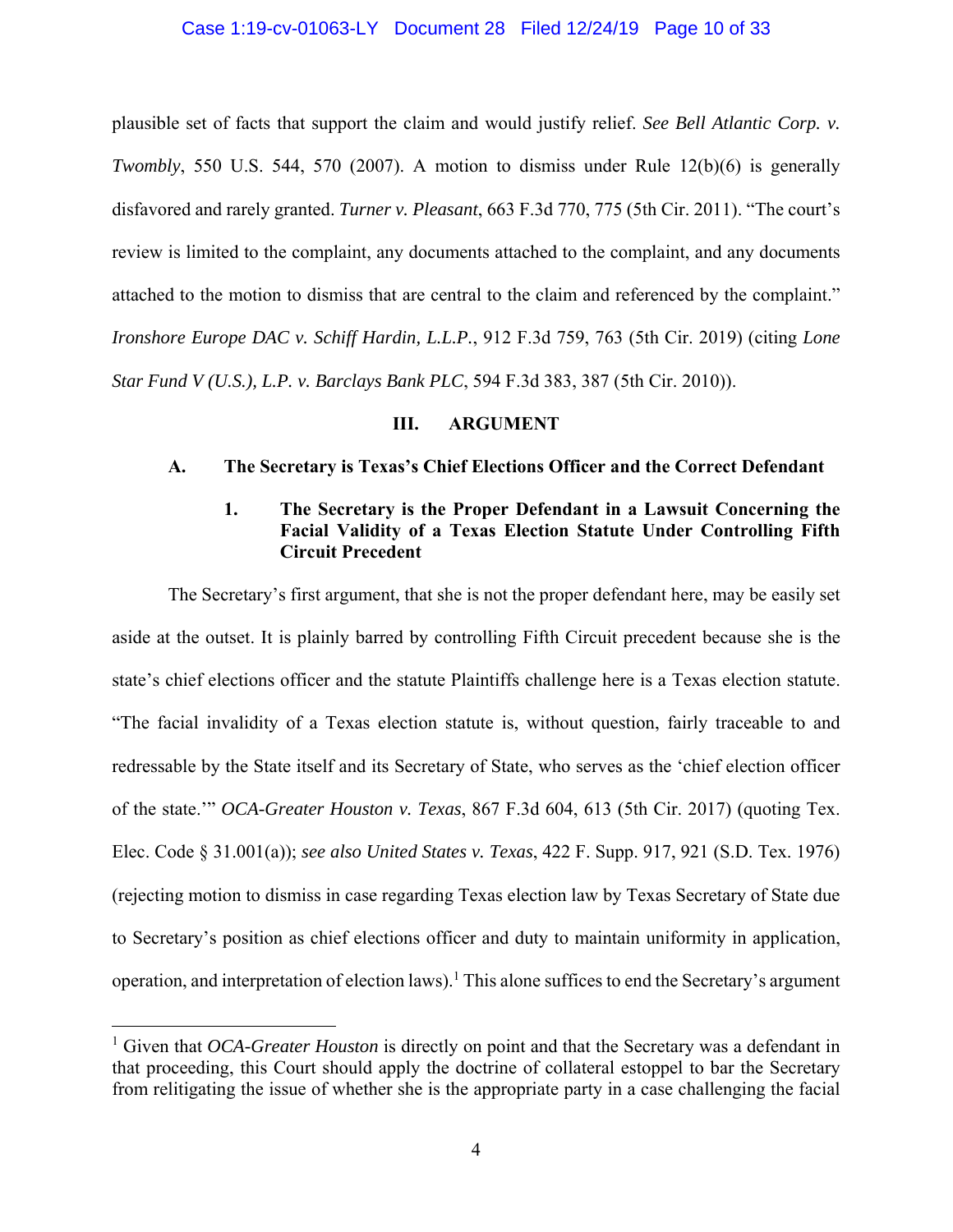on this point.

 Given its salience here, the Secretary understandably struggles to distinguish *OCA-Greater Houston*, but the effort is doomed from the outset. *OCA-Greater Houston* is precisely on point and binding in this Court. The Secretary relies on *Okpalobi v. Foster*, 244 F.3d 405, 409 (5th Cir. 2001), to argue that *OCA-Greater Houston* somehow does not apply because the Texas Election Code has a provision for an election contest which provides a private right of action for enforcement of the challenged statute, *see* Sec. Mot. at 6 n.2, but the argument simply proves too much. Under the Secretary's logic, the Secretary would have been the wrong party in *OCA-Greater Houston* itself, because that case, decided in 2017 (a full 16 years *after Okpalobi)*, also involved a Texas election law, 867 F.3d at 606-07, and the election code contest statute the Secretary cites as the private right of action barring a proceeding against the Secretary concerning any election law was passed in 1986. *See* Sec. Mot. at 3; Tex. Elec. Code § 221.003. Indeed, the Secretary raised *Okpalobi* before the Fifth Circuit in *OCA-Greater Houston,* and the court *rejected* its relevance for two reasons which are directly applicable here: first, "[b]y its own terms, [the challenged law] applies to every election held in the state of Texas," 867 F.3d at 613; second, "unlike in *Okpalobi*, where the defendants had no 'enforcement connection with the challenged statute,' the Texas Secretary of State is the 'chief election officer of the state' and is instructed by statute to 'obtain and maintain uniformity in the application, operation, and interpretation of this code and of the election laws outside this code.'" *Id.* at 613-14. Precisely right. And equally applicable here.

validity of a Texas elections statute. *See Winters v. Diamond Shamrock Chem. Co.*, 149 F.3d 387, 391-92 (5th Cir. 1998) (a trial court has "*broad* discretion" to apply collateral estoppel to prevent a defendant from relitigating an issue previously decided against them when "(1) the issue under consideration is identical to that litigated in the prior action; (2) the issue was fully and vigorously litigated in the prior action; (3) the issue was necessary to support the judgment in the prior case; and (4) there is no special circumstance that would make it unfair to apply the doctrine.").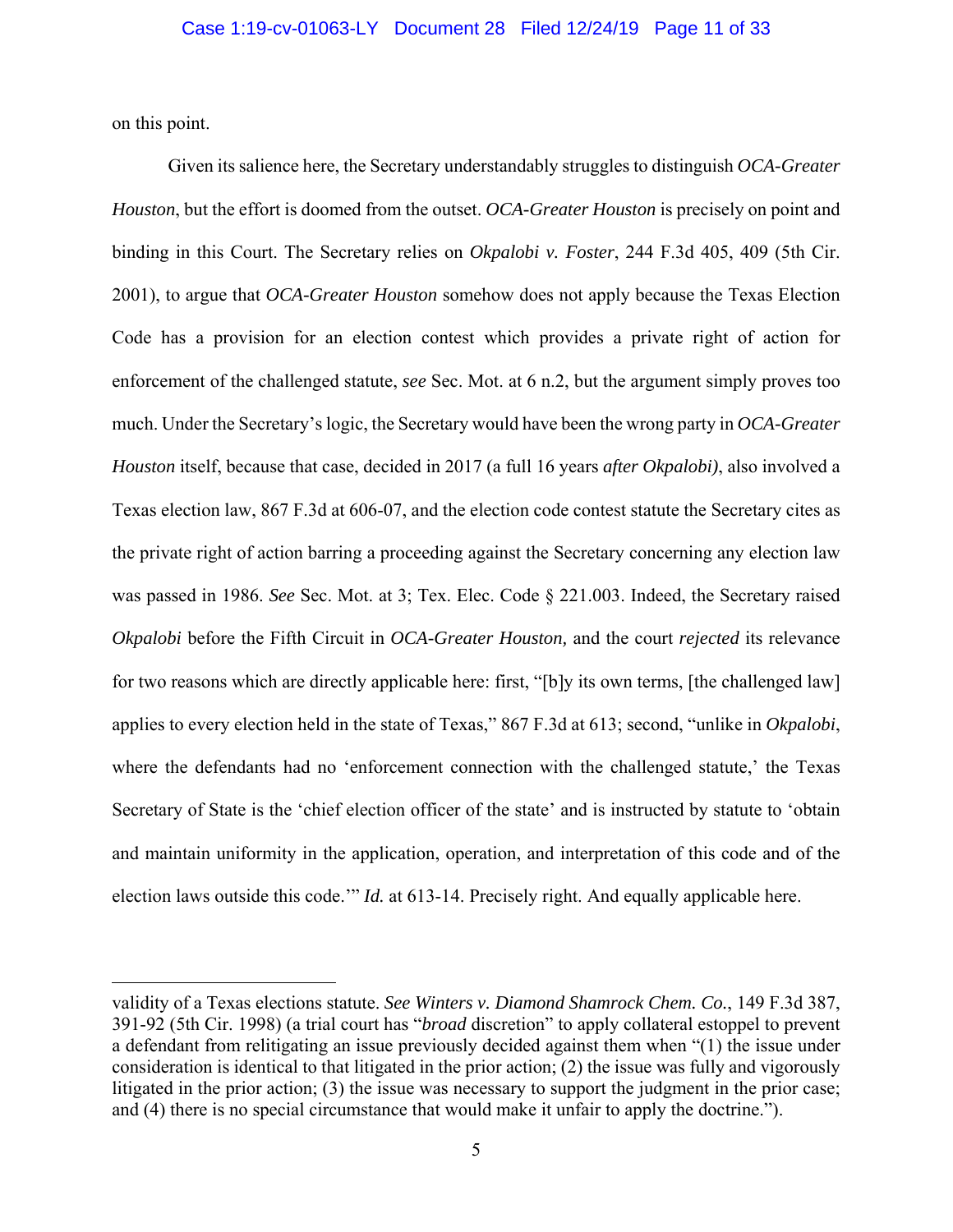#### Case 1:19-cv-01063-LY Document 28 Filed 12/24/19 Page 12 of 33

 It is also worth pausing for a moment to consider the sheer irrationality of what the Secretary argues for here. The logical results of her assertion would be that there is no official in Texas whom voters can sue to challenge unconstitutional laws, that Texas's election code is essentially unenforceable, and that Texas elections are, in fact, entirely unregulated. The apparent lack of restraint upon local officials urged by the Secretary here would also come as a shock to those officials themselves, who often must scramble to follow the Secretary's directives regarding the election law. *See, e.g.*, Ex. A, Texas Tribune Article, ("The county switched to the more cumbersome process after an election advisory issued by the Texas Secretary of State's Office days into the early voting period forced it to ditch its usual practice."); Ex. B, Decl. of Dana DeBeauvoir ("DeBeauvoir Decl.") ¶ 4 ("Per her authority to maintain uniformity of Texas's election laws, the Secretary is authorized to and does prepare detailed and comprehensive written directives and instructions relating to certain election laws both with and outside of Texas's Election Code, which I and other local election officials are required to follow.").<sup>2</sup> The world is not as the Secretary suggests: her directives and opinions are enforceable, and there can be little doubt of their practical effect on local officials.

*OCA-Greater Houston* also forecloses the Secretary's related cut-and-paste argument that she is not the proper party because she does not determine where voting sites are located or operate them, an argument the Secretary couches in language about redressability and Plaintiffs' injuries not being traceable to the Secretary. Sec. Mot. at 5-7. If the argument sounds familiar, there's good reason: it, too, was advanced before the Fifth Circuit. In *OCA-Greater Houston*, the Secretary similarly argued that the plaintiffs' injuries were not redressable in a suit against the Secretary

<sup>&</sup>lt;sup>2</sup> All citations to exhibits herein refer to exhibits attached to the Declaration of John M. Geise in Support of Plaintiffs' Response in Opposition to Defendants' Motion to Dismiss.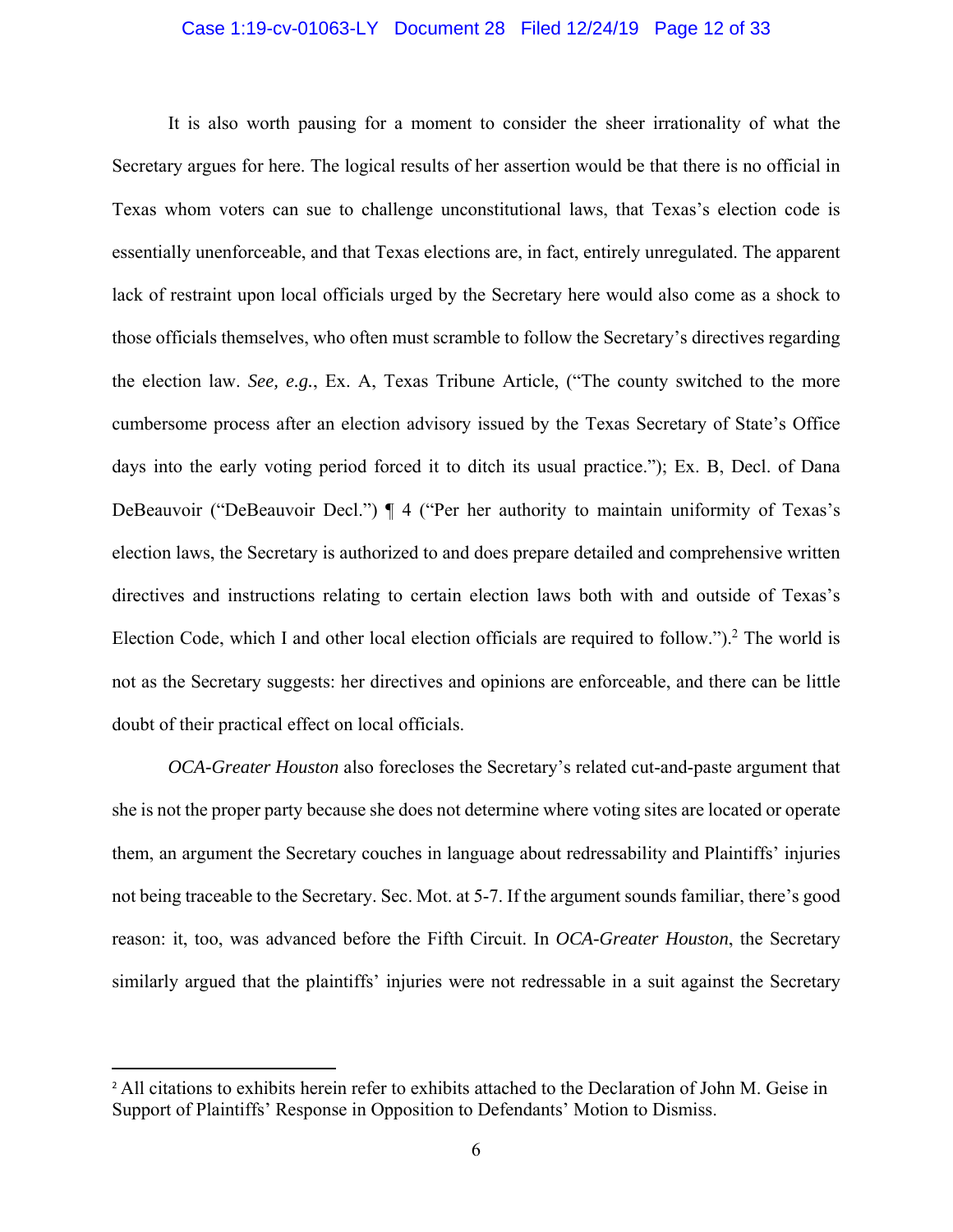#### Case 1:19-cv-01063-LY Document 28 Filed 12/24/19 Page 13 of 33

because they concerned local county officials' application of Texas election law. The Fifth Circuit soundly *rejected* that argument because the plaintiffs' challenge, if successful, would render the entire law facially invalid. 867 F.3d at 613.

 So too here. Plaintiffs seek to facially invalidate a Texas election law, and, again, "[t]he facial invalidity of a Texas election statute is, without question, fairly traceable to and redressable by the State itself and its Secretary of State." *Id*. Moreover, the Secretary's argument that an injunction upon her would not bind local officials is plainly not true. *See* Fed. R. Civ. P. 65(d)(2).

#### **2.** *Ex Parte Young* **Applies Here**

Next, the Secretary argues that the *Ex Parte Young* doctrine does not apply here, an argument based almost entirely on the ill-considered premise that the Secretary does not have a sufficient connection to the enforcement of Texas election law. Contrary to the Secretary's contention, Plaintiffs' suit fits perfectly within the *Ex Parte Young* doctrine and is therefore not barred by sovereign immunity. The *Ex Parte Young* doctrine provides an exception to sovereign immunity when the defendant enforces the challenged statute "by virtue of his office." *City of Austin v. Paxton*, 2019 WL 6520769, No. 18-50646, at \*2 (5th Cir. Dec. 4, 2019). Once it is clear that the named defendant is proper, *Ex Parte Young* requires two analyses: first, a "straightforward inquiry into whether the complaint alleges an ongoing violation of federal law and seeks relief properly characterized as prospective," and second, consideration of whether the official in question "has a 'sufficient connection [to] the enforcement' of the challenged act." *Id.* at \*3 (citations and quotations omitted). That analysis confirms that *Ex Parte Young* applies here.

*OCA-Greater Houston* forecloses the argument that the Secretary is not the proper defendant, 867 F.3d at 613, and Plaintiffs have undoubtedly "allege[d] an ongoing violation of federal law and seek[] relief properly characterized as prospective," *Paxton*, 2019 WL 6520769 at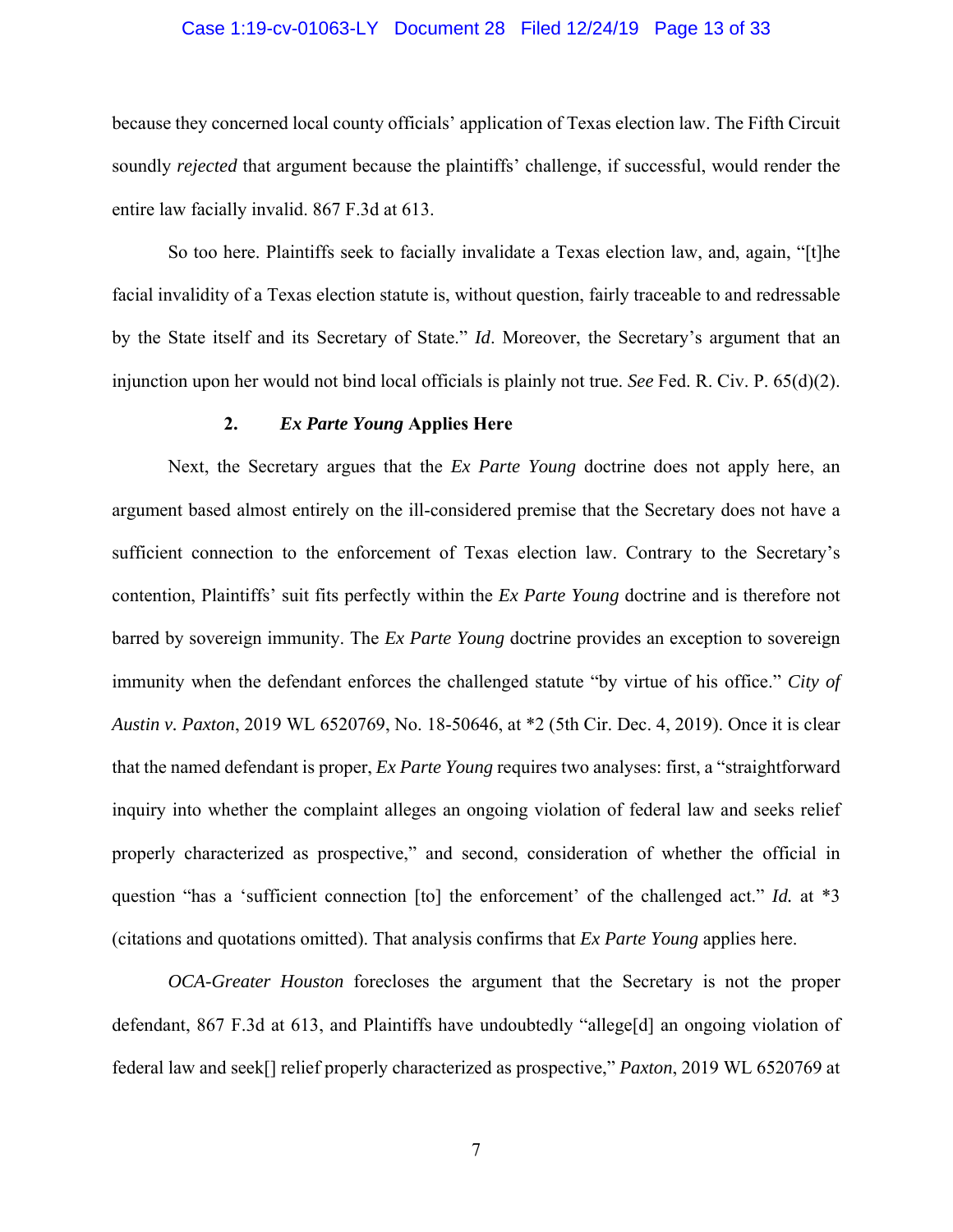\*3. Indeed, the Secretary nowhere contends otherwise.

 This leaves only the question of whether the Secretary "has a 'sufficient connection [to] the enforcement' of the challenged act," but this is not a difficult hurdle and one that is easily cleared here. To see why, one need only look to *Paxton*, on which the Secretary heavily relies to argue that she does not possess the requisite connection to enforcement. Sec. Mot. at 4-5. At least three holdings from *Paxton* itself doom the Secretary's argument. *First*, as noted below, *infra* Part III.B, Plaintiffs have standing to bring this action, and the *Paxton* court noted that "it may be the case that that an official's 'connection to [ ] enforcement' is satisfied when standing has been established." *Id.* at \*7. *Second*, *Paxton* noted that the Fifth Circuit's case law requires a mere "scintilla of 'enforcement' by the relevant state official," *id.* at \*6, to fulfill this prong of the *Ex Parte Young doctrine, and the Secretary has significantly more than a "scintilla" of enforcement* where Texas's election laws are concerned, as *OCA-Greater Houston* conclusively held and as this Court has implicitly found in previously reaching the merits of cases brought against the Secretary challenging Texas's election laws. *See generally Nader v. Connor*, 332 F. Supp. 2d 982 (W.D. Tex. 2004); Fed. R. Civ. R. 12(h)(3) ("If the court determines at any time that it lacks subject-matter jurisdiction, the court must dismiss the action."). *Third*, and finally, the Secretary argues that *Paxton* requires Plaintiffs to show that the Secretary is likely to enforce the statute. That is an incorrect and overbroad reading of *Paxton*'s holding, but in any event can be easily established here, as the Secretary has already issued an Election Advisory regarding the implementation of House Bill 1888, providing more than sufficient evidence of the likelihood of her enforcement. *See* Ex. C, Texas Secretary of State, Election Advisory No. 2019-20; *see also* DeBeauvoir Decl. ¶ 6.

Finally, the Secretary's argument concerning *Ex Parte Young*'s inapplicability to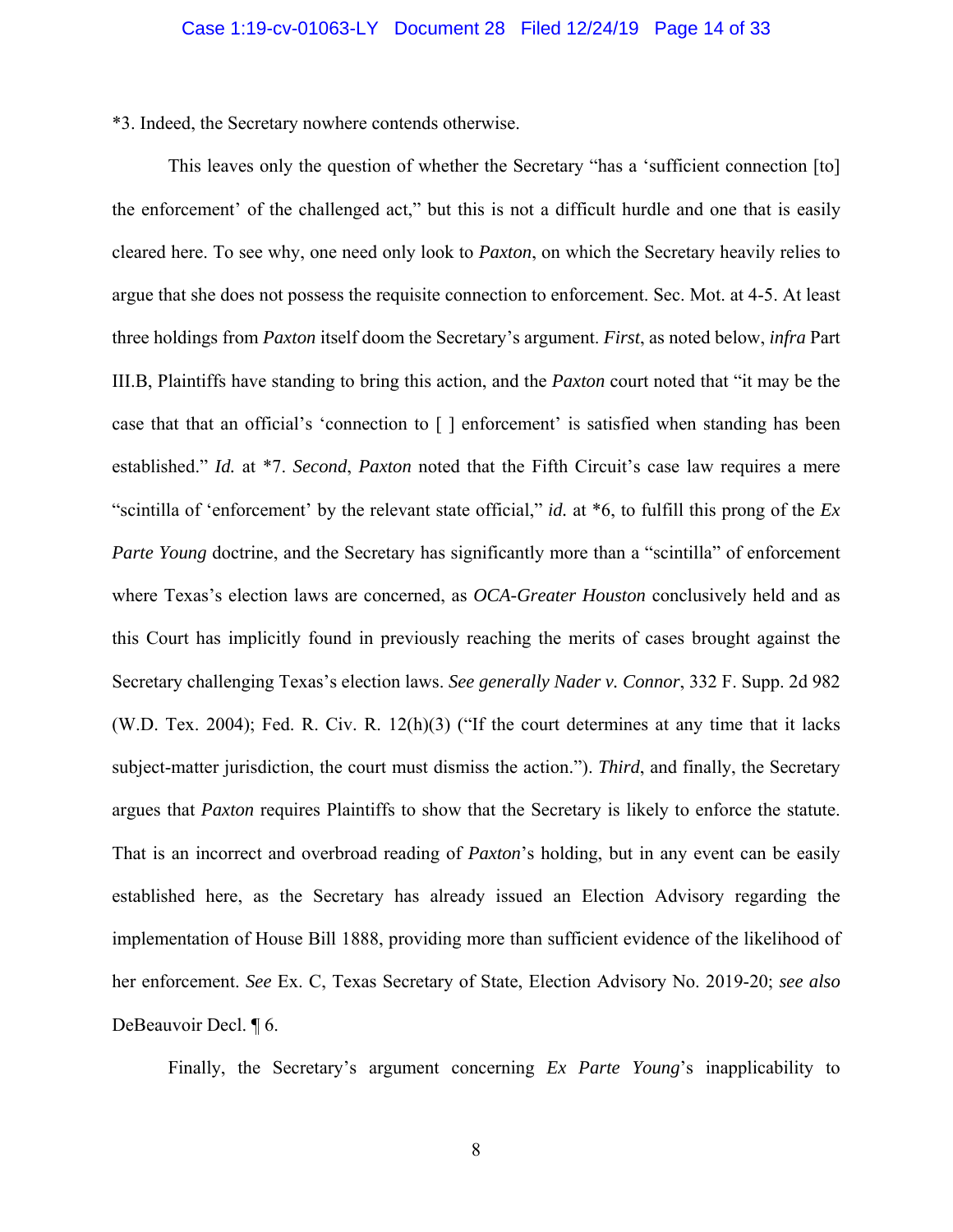#### Case 1:19-cv-01063-LY Document 28 Filed 12/24/19 Page 15 of 33

mandatory injunctions is both a red herring and wrong on the law. Plaintiffs are not seeking a mandatory injunction. Plaintiffs ask for only a prohibitory injunction, requiring that the Secretary not enforce a plainly unconstitutional law, and the Secretary fails to explain how the requested injunction would be mandatory. Contrary to the Secretary's assertion, the relief requested here is, in fact, the very basis for the *Ex Parte Young* exception to Eleventh Amendment sovereign immunity, which is meant to be "a legal fiction that allows private parties to bring 'suits for injunctive or declaratory relief against individual state officials acting in violation of federal law.'" *Paxton*, 2019 WL 6520769, at  $*2$ . That is precisely what Plaintiffs request in the instant lawsuit, clearly fitting within the *Ex Parte Young* exception.

 It also bears mentioning that the Secretary is entirely wrong on the law here, as *Ex Parte Young* contemplates both suits to prohibit state officials from acting in contravention of the Constitution *as well as* suits to compel the undertaking of affirmative obligations imposed by the Constitution. The cases the Secretary cites here do nothing to bolster her argument, as the Secretary merely cherry-picks language from cases that either did not involve the application of *Ex Parte Young* at all, *see Zapata v. Smith*, 437 F.2d 1024, 1025-26 (5th Cir. 1971) (reversing district court because United States not properly joined as a party); *Larson v. Domestic & Foreign Commerce Corp.*, 337 U.S. 682, 705 (1949) (rejecting injunction to prohibit U.S. government agency from entering into new contract on principles of sovereign immunity); *see also id*. at 704 (noting different considerations where constitutional questions are at issue, as "[u]nder our constitutional system, certain rights are protected against governmental action and, if such rights are infringed by the actions of officers of the Government, it is proper that the courts have the power to grant relief against those actions."), or are from the very decision for which the doctrine is named but are still not relevant to the Secretary's point, *see Ex Parte Young*, 209 U.S. 123, 159 (1908).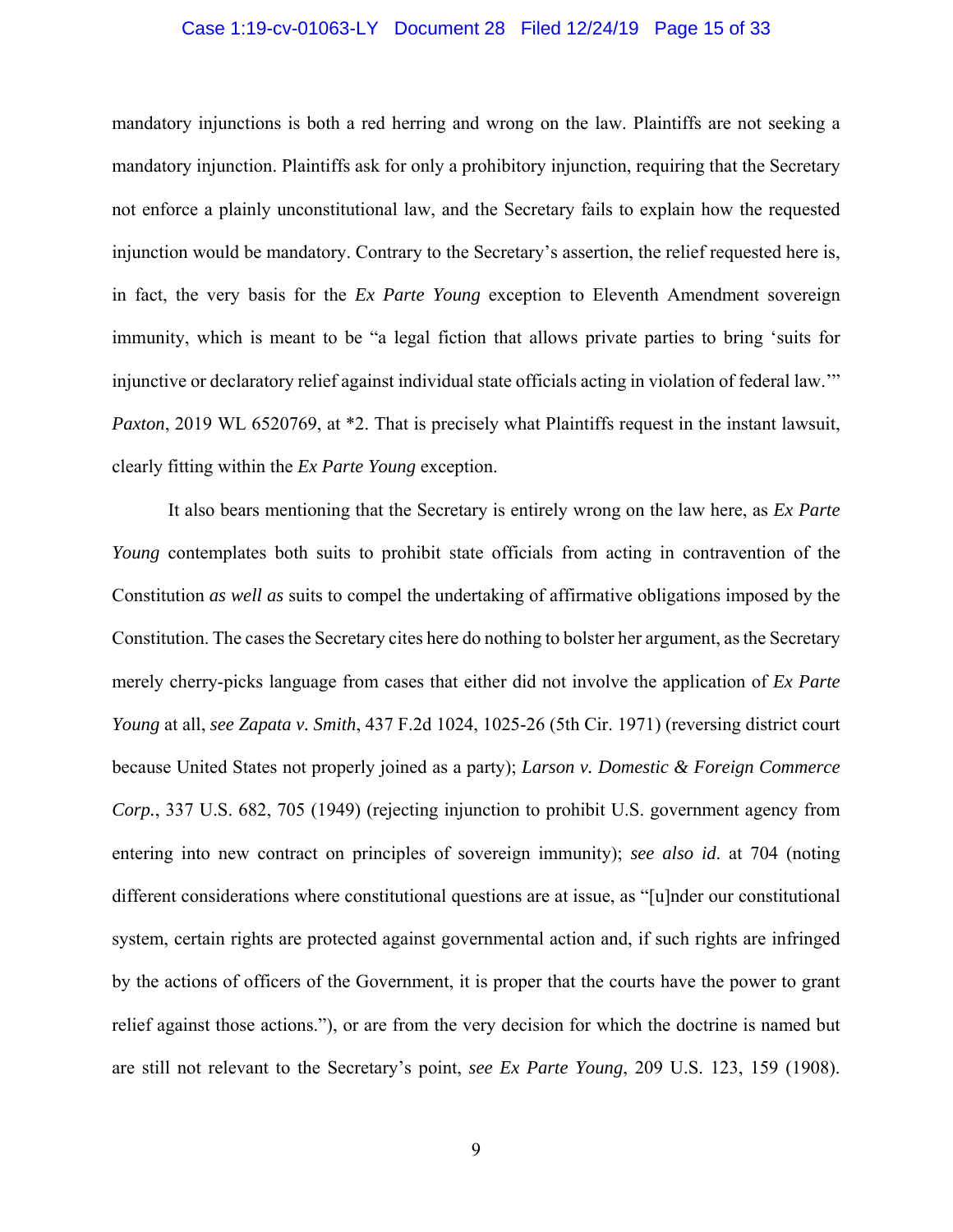#### Case 1:19-cv-01063-LY Document 28 Filed 12/24/19 Page 16 of 33

Looking to the case law actually on point here demonstrates that a key part of the doctrine is that "[u]nder *Ex parte Young*, 'a federal court, consistent with the Eleventh Amendment, may enjoin state officials to conform their future conduct to the requirements of federal law,'" *McCarthy ex rel. Travis v. Hawkins*, 381 F.3d 407, 412 (5th Cir. 2004) (quoting *Quern v. Jordan*, 440 U.S. 332, 337 (1979)), and there is an abundance of cases requiring state officials to "conform their future conduct to the requirements of federal law" by undertaking affirmative obligations. *See, e.g.*, *Milliken v. Bradley*, 433 U.S. 267, 288-90 (1977) (rejecting state's assertion of sovereign immunity concerning requirement that state pay for future educational components of relief to remedy harms caused by state's constitutional violations); *Thomas ex rel. D.M.T. v. School Bd. St. Martin Parish*, 756. F.3d 380, 387-88 (5th Cir. 2014) (noting school board "remained subject to affirmative obligations" by permanent injunction issued by court in 1974 to remedy constitutional harms); *Common Cause Indiana v. Marion County Election Board*, 311 F. Supp. 3d 949, 977 (S.D. Ind. 2018), *vacated on other grounds*, 925 F.3d 928 (7th Cir. 2019) (issuing injunction requiring county election board to establish satellite early voting centers for general election).

#### **B. Plaintiffs Have Standing to Challenge HB 1888**

It is well established that only one plaintiff need have standing for a case to proceed. *See Rumsfeld v. Forum for Acad. & Institutional Rights, Inc.*, 547 U.S. 47, 53n.2 (2006). Here, *all four* Plaintiffs have sufficiently alleged concrete and particularized injuries-in-fact and otherwise satisfied their pleading requirements as to standing to defeat a motion to dismiss on those grounds.

#### **1. Plaintiff Emily Gilby Has Standing to Challenge HB 1888**

The Secretary challenges Plaintiff Emily Gilby's standing, but Ms. Gilby has alleged an injury in fact and thus has standing to challenge HB 1888. The injury-in-fact element of standing is meant "to distinguish a person with a direct stake in the outcome of a litigation—even though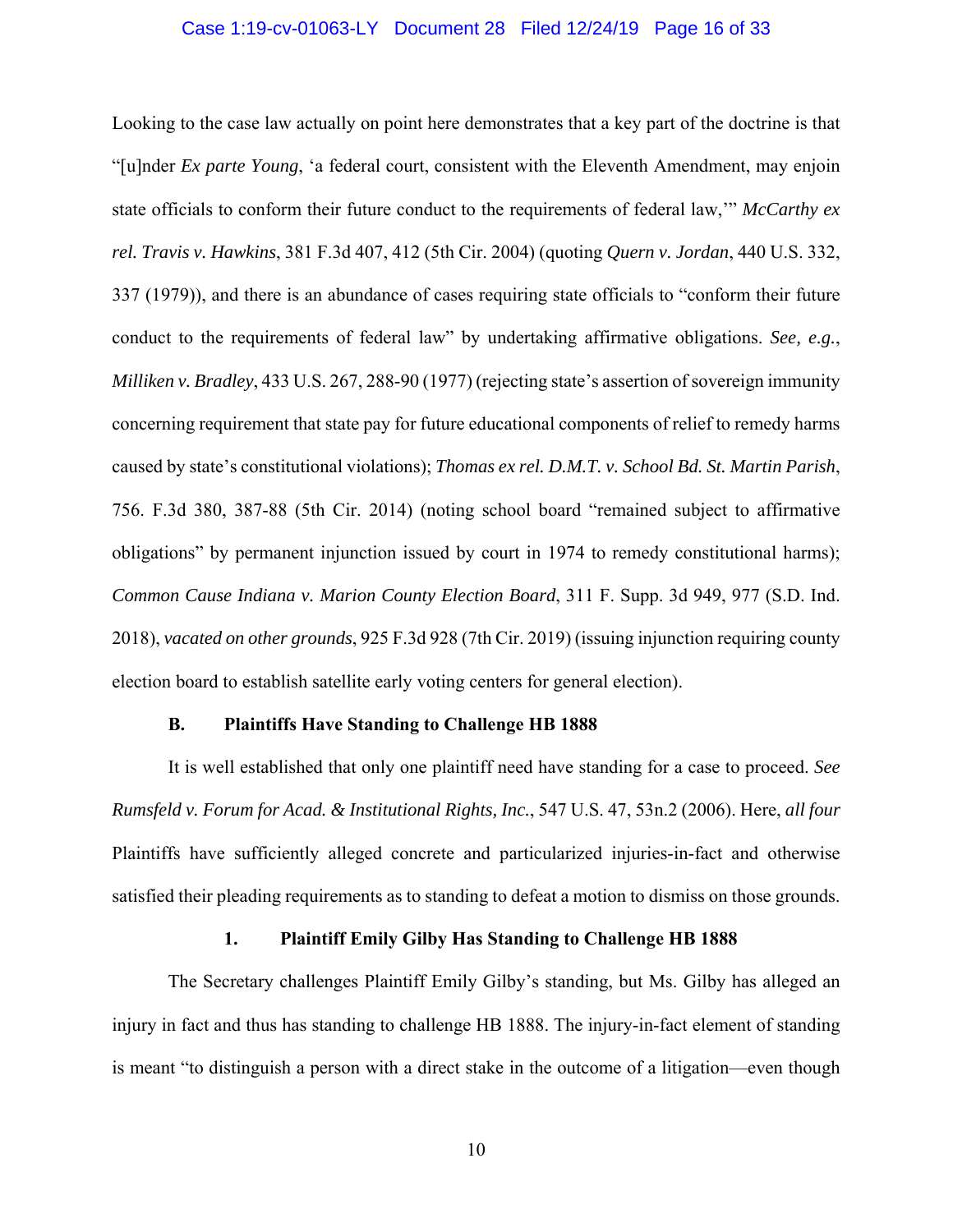#### Case 1:19-cv-01063-LY Document 28 Filed 12/24/19 Page 17 of 33

small—from a person with a mere interest in the problem." *United States v. Students Challenging Regulatory Agency Procedures (SCRAP)*, 412 U.S. 669, 690 n.14 (1973). This element "is 'very generous' to claimants, demanding only that the claimant 'allege[] some specific, identifiable trifle of injury.'" *Cottrell v. Alcon Labs*., 874 F.3d 154, 162 (3d Cir. 2017) (quoting *Bowman v. Wilson*, 672 F.2d 1145, 1151 (3d Cir. 1982)) (citations omitted). Ms. Gilby alleges direct injury caused by HB 1888. *See* First Am. Compl., ECF No. 18 ("Compl.") at ¶ 18 ("Unless HB 1888 is enjoined, Southwestern University will be unable to host a temporary early voting location, making it far more difficult for Ms. Gilby . . . to cast her ballot."). This allegation, accepted as true at the pleading stage, establishes Ms. Gilby has standing to challenge HB 1888.

Notwithstanding the allegations in the Complaint, the State argues Ms. Gilby's injury is "too speculative" to support standing, but its argument hinges on the Court's acceptance of facts irreconcilable with "the complaint supplemented by undisputed facts evidenced in the record," *Den Norske Stats Oljeselskap As*, 241 F.3d at 424 (describing evidence that a court may consider when ruling on a 12(b)(1) motion). For instance, the State asserts that "Williamson County officials could choose locations convenient for [Ms. Gilby]. Perhaps they will locate a polling place near Gilby's residence, her school, or her work." Sec. Mot. at 9. This contention is *directly at odds* with the allegation in the Complaint that "Southwestern University will be unable to host a temporary early voting location" under HB 1888. Compl. at ¶ 18. Furthermore, Williamson County officials have *already* released a list of early vote locations for the Primary Election that takes place on March 3, 2020. Ex. D, Williamson County Early Voting Schedule, Primary Elections — March 3, 2020. That list does not include a location on Southwestern University's campus or in the immediate vicinity. *Id.*

Accordingly, Ms. Gilby's injury is far from speculative. In 2018, Southwestern University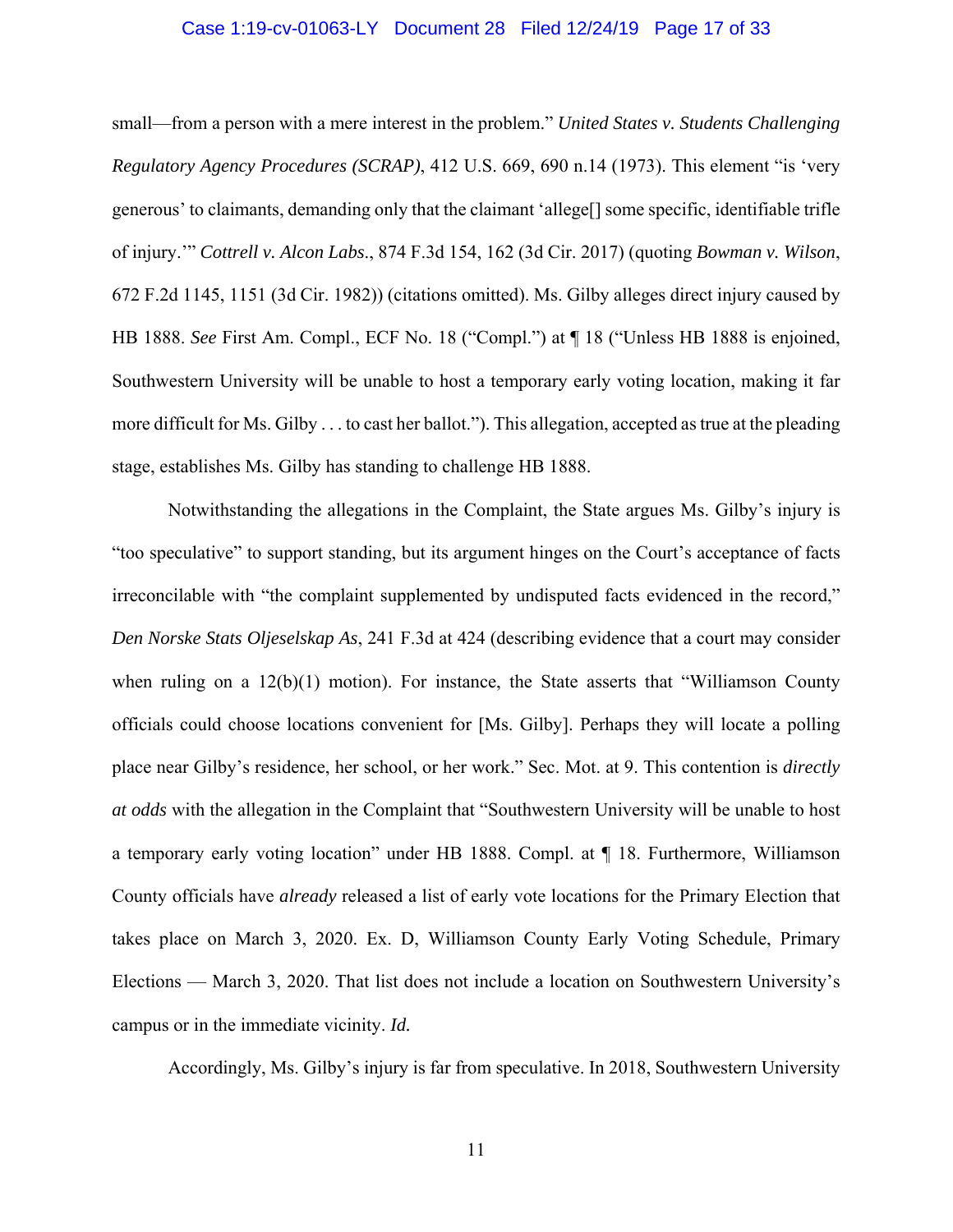#### Case 1:19-cv-01063-LY Document 28 Filed 12/24/19 Page 18 of 33

hosted an early vote location, where Ms. Gilby joined roughly 50% of her classmates in casting her ballot. *See* Compl. at ¶ 18. The "undisputed evidence in the record" is that Williamson County does not plan to hold early voting at Southwestern University during the 2020 Primary Election. *See* Ex. D. If the State wishes to establish facts to contradict Ms. Gilby's allegation that HB 1888 will make it more difficult for her to vote, it may attempt to do so at trial—but the State's fanciful arguments have no place in a motion to dismiss. Although it is the responsibility of the courts to ensure that only parties with real interests at stake bring their disputes to the court's attention, that standard is amply met here.

#### **2. Plaintiffs DSCC and DCCC Have Article III Standing**

Plaintiffs DSCC and DCCC have sufficiently pled both direct organizational and associational bases that satisfy the injury-in-fact requirement for Article III standing. First, DSCC and DCCC have direct organizational standing because HB 1888 frustrates their mission of electing Democrats to the U.S. Senate and U.S. House of Representatives *and* because HB 1888 mandates they divert significant resources to counteract the unconstitutional impact of the law. *See* Compl. ¶¶ 20-23. Second, DSCC and DCCC have representative or associational standing to challenge HB 1888 on behalf of Texas's voters who intend to support Democratic candidates for Senate and the U.S. House of Representatives in the 2020 General Election and will be burdened by HB 1888, and on behalf of the Democratic candidates they have endorsed and support.

The Supreme Court has long recognized that a direct organizational injury is cognizable in two ways: (1) a diversion of organizational resources to identify or counteract the allegedly unlawful action, or (2) frustration of the organization's mission. *Havens Realty Corp. v. Coleman*, 455 U.S. 363, 379 (1982). And the Fifth Circuit has affirmed that "an organization may establish injury in fact by showing that it had diverted significant resources to counteract the defendant's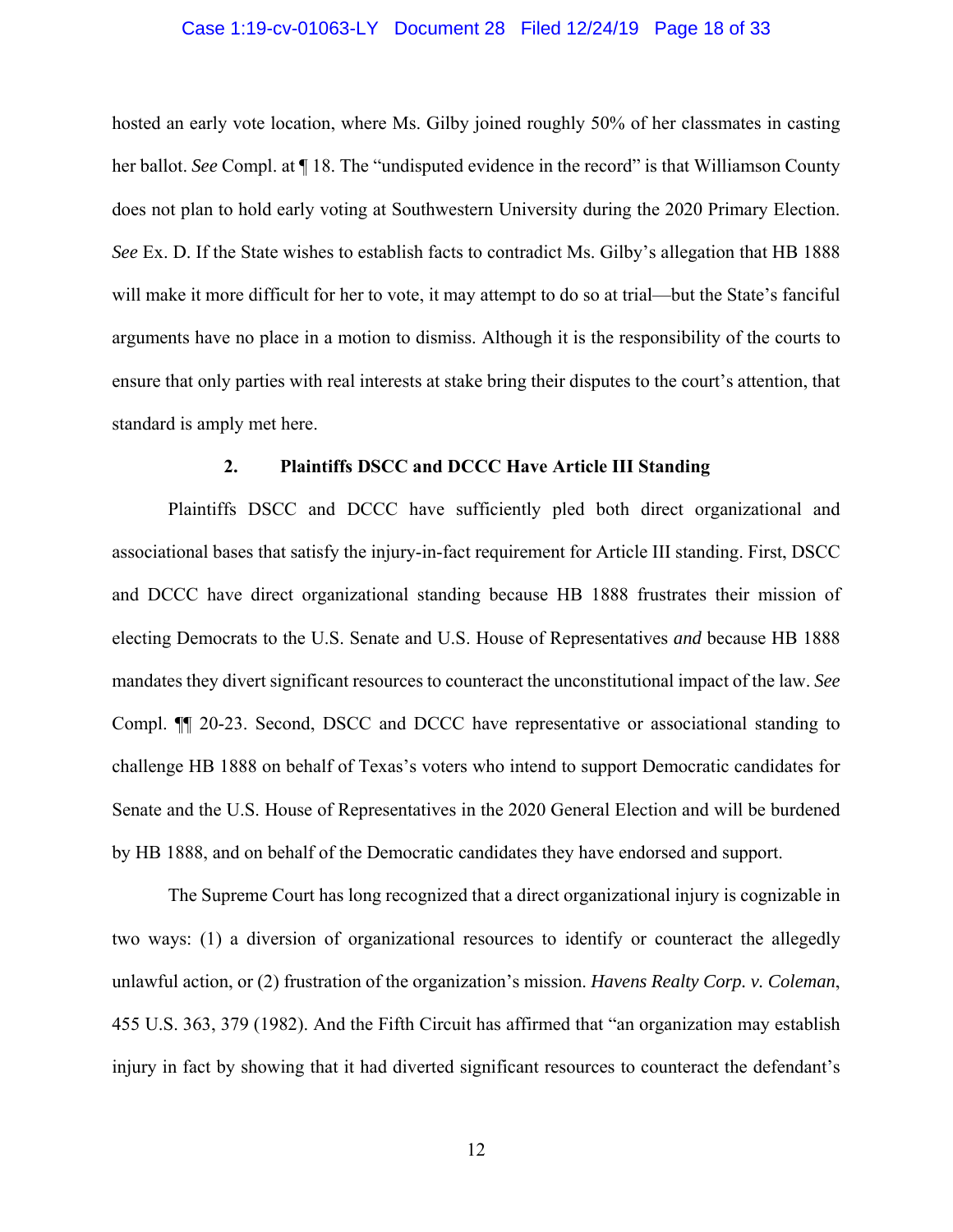#### Case 1:19-cv-01063-LY Document 28 Filed 12/24/19 Page 19 of 33

conduct; hence, the defendant's conduct significantly and 'perceptibly impaired' the organization's ability to provide its 'activities—with the consequent drain on the organization's resources.'" *N.A.A.C.P. v. City of Kyle, Tex.*, 626 F.3d 233, 238 (5th Cir. 2010) (quoting *Havens Realty Corp.*, 455 U.S. at 379).

DSCC and DCCC easily meet this standard. The Complaint alleges concrete and particularized facts for both DSCC and DCCC that support a perceptible impairment via a diversion-of-resources injury. This includes facts alleging both DSCC's and DCCC's missions, as well as facts describing how DSCC and DCCC must divert resources from other specific organizational priorities to address problems caused by the burdens HB 1888 imposes on Texas's voters, especially young, Democratic voters. Compl. ¶¶ 20-23.

In addition, DSCC and DCCC have representative or associational standing to challenge HB 1888 on behalf of Texas's voters who intend to support Democratic candidates for Senate and the U.S. House of Representatives in the 2020 General Election and will be burdened by HB 1888, as well as on behalf of the candidates DSCC and DCCC have endorsed and support. An organization has representative or associational standing when at least one of its members or supporters has standing, the interests at stake are germane to the organization's purpose, and neither the claim nor the relief requires participation of the organization's individual members. *Hunt v. Wash. State Apple Advertising Comm'n*, 432 U.S. 333, 343 (1977); *Texas Democratic Party v. Benkiser*, 459 F.3d 582, 586-87 (5th Cir. 2006). The Supreme Court has further held that the individual participation of an organization's members is "not normally necessary when an association seeks prospective or injunctive relief for its members," *United Food & Commercial Workers Union Local 751 v. Brown Group, Inc.*, 517 U.S. 544, 546 (1996) (citation omitted), which is the relief Plaintiffs seek here.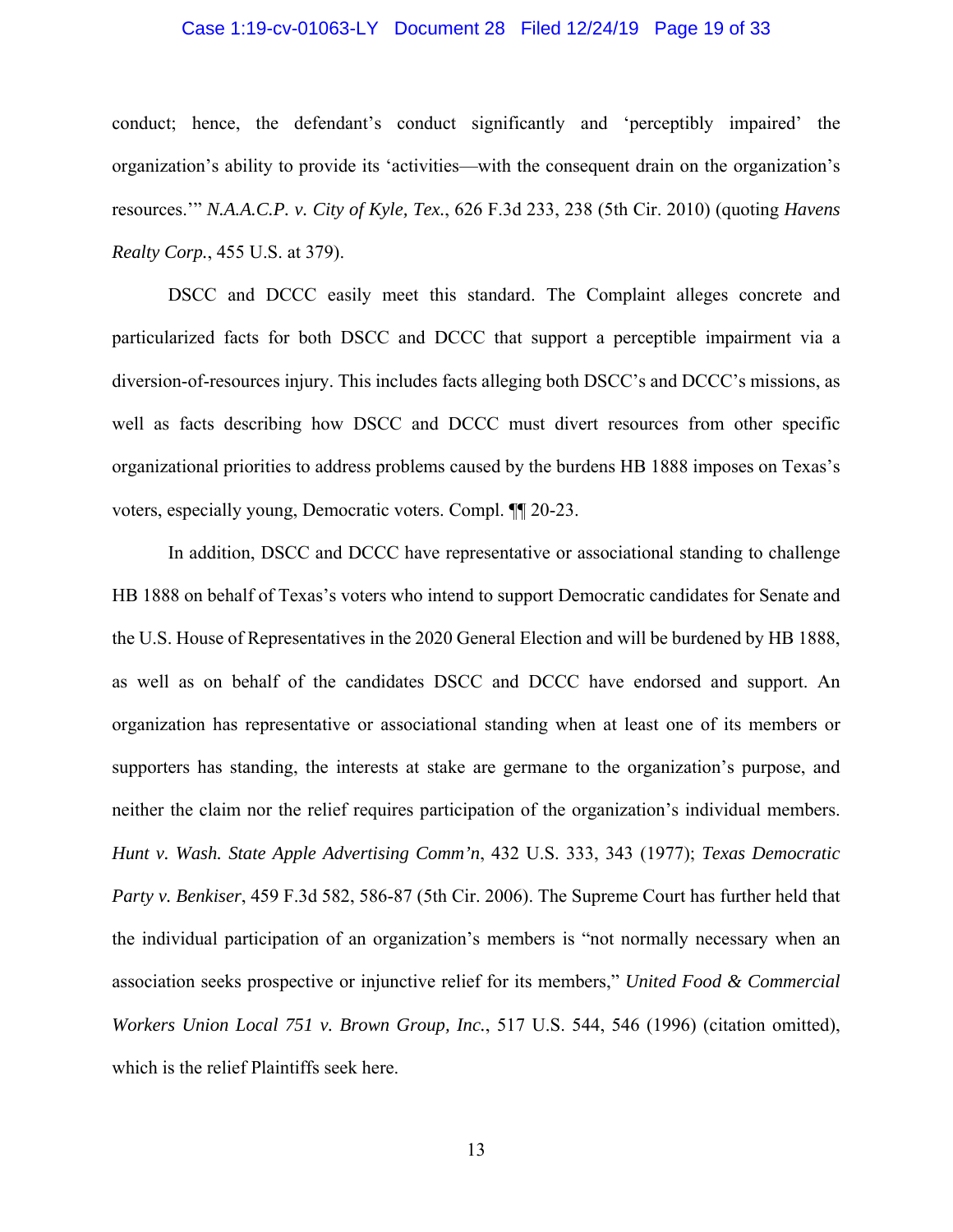#### Case 1:19-cv-01063-LY Document 28 Filed 12/24/19 Page 20 of 33

More specifically, courts have repeatedly held that, in the voting rights context, "political parties have standing to assert, at least, the rights of its members who will vote in an upcoming election." *Fla. Democratic Party v. Scott*, 215 F. Supp. 3d 1250, 1254 (N.D. Fla. 2016) (citing *Fla. Democratic Party v. Hood*, 342 F.Supp.2d 1073, 1078-79 (N.D. Fla. 2004)). "That [i]s so even [when] the political party c[an] not identify specific voters that would be affected; it is sufficient that some inevitably would." *Id.*; *see also Sandusky Cty. Democratic Party v. Blackwell*, 387 F.3d 565, 574 (6th Cir. 2004) (political party had associational standing to assert the rights of its supporters who will vote in the upcoming election, despite that plaintiffs did not identify a specific voter that would be prospectively harmed; while it was impossible to determine which specific voter might be harmed, that some voters would be harmed was "inevitable"); *Bay Cty. Democratic Party v. Land*, 347 F. Supp. 2d 404, 422 (E.D. Mich. 2004) ("[P]olitical parties and candidates have standing to represent the rights of voters.").

Plaintiffs DSCC and DCCC are national committees of the Democratic Party, as defined by 52 U.S.C. § 30101(14), and each has the mission of electing candidates of the Democratic Party to the U.S. Senate and to the U.S. House of Representatives, respectively, including in Texas and with regard to specific races that will be on the ballot during the 2020 General Election. Compl. ¶¶ 20-23. As two of the three federally-recognized party committees of the national Democratic Party, they have representational standing to sue in the place of their voters and supporters, which include all Texas voters who intend to support Democratic candidates for Senate or the U.S. House of Representatives in the 2020 General Election. And while DSCC and DCCC are not required to identify a single voter supporter who will be impacted, *see, e.g.*, *Sandusky Cty. Democratic Party*, 387 F.3d at 574, here, Plaintiffs *have* identified a specific, impacted voter and supporter: Plaintiff Emily Gilby. Compl. ¶ 18; *see also Hancock Cty. Bd. of Sup'rs v. Ruhr*, 487 F. App'x 189, 198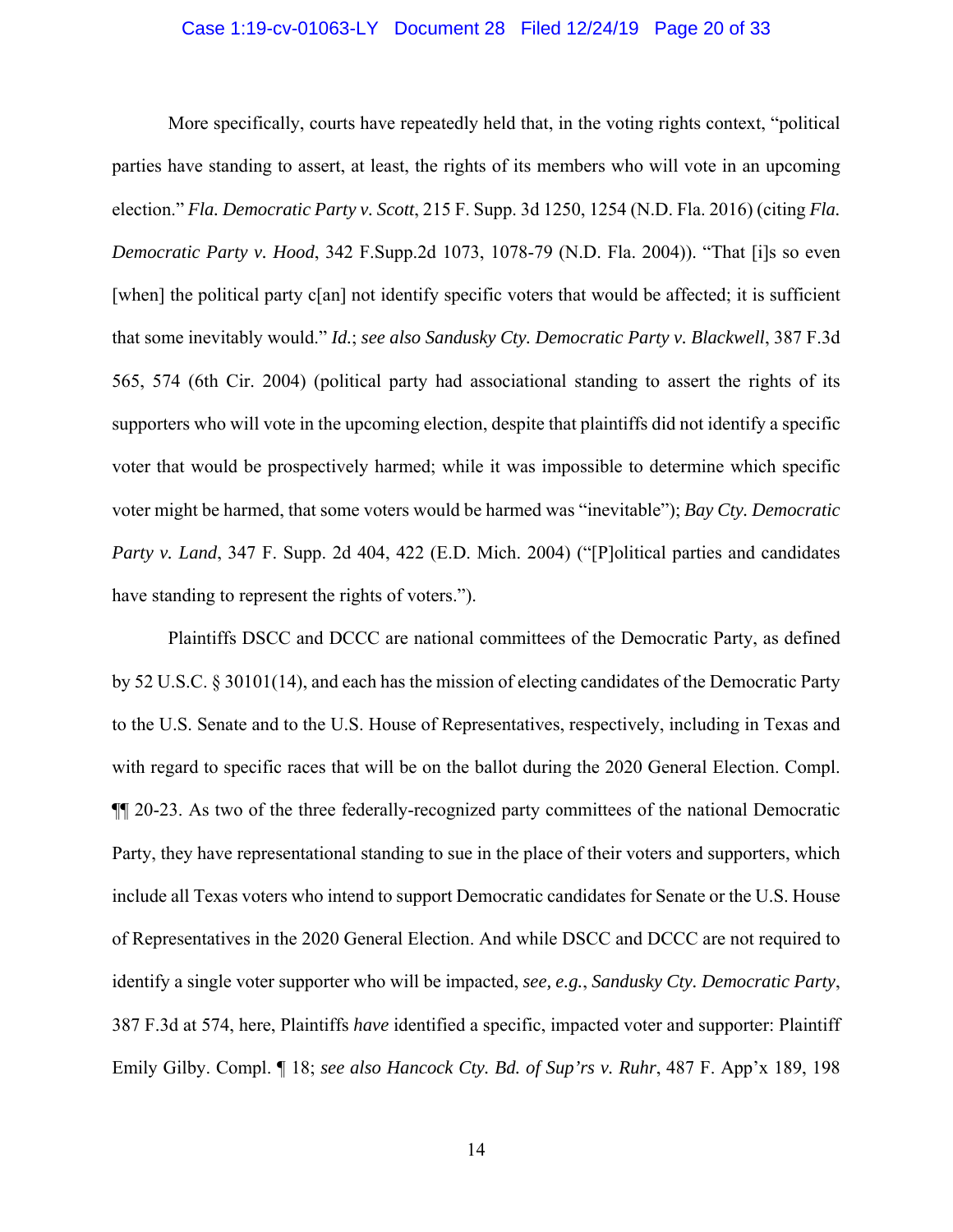#### Case 1:19-cv-01063-LY Document 28 Filed 12/24/19 Page 21 of 33

(5th Cir. 2012) ("We are aware of no precedent holding that an association must set forth the name of a particular member in its complaint in order to survive a Rule 12(b)(1) motion to dismiss based on a lack of associational standing."). Accordingly, DSCC and DCCC have easily exceeded their burden in pleading associational standing as a political party on behalf of their voter supporters.

In addition, DSCC and DCCC have standing because the candidates they have endorsed and are organized to support have standing. In *Benkiser*, the Fifth Circuit held that because Democratic candidate Nick Lampson had standing to assert a claim, the State Party had associational standing to do so on his behalf: "Lampson's interests are fully represented by the TDP; after the primary election, a candidate steps into the shoes of his party, and their interests are identical. As well, the type of relief sought, i.e., an injunction, will inure to Lampson's benefit." 459 F.3d at 588 (citations omitted).

The Secretary's imaginative assertion that DSCC and DCCC must show HB 1888 "will be outcome determinative in any particular race" to satisfy Article III's injury-in-fact requirement is certainly interesting but has no basis in law. *See* Sec. Mot. at 11. Contrary to the Secretary's assertion, Plaintiffs are not aware of even a single case holding that a constitutional voting rights challenge must predict the loss of an upcoming election to sufficiently plead an injury in fact. The idea is more than a little startling. Moreover, the heightened standard the Secretary proposes of requiring a plaintiff in a voting rights case to predict and plead the outcoming a future election would make prospective injunctive relief in the voting rights context impossible—as the Secretary is well aware, but that is not the law and never has been, in Texas or anywhere else.

Because DSCC and DCCC plainly have direct organizational standing, and because DSCC and DCCC also have representational standing on behalf of voters who intend to support Democratic candidates for Senate or the U.S. House of Representatives in the 2020 General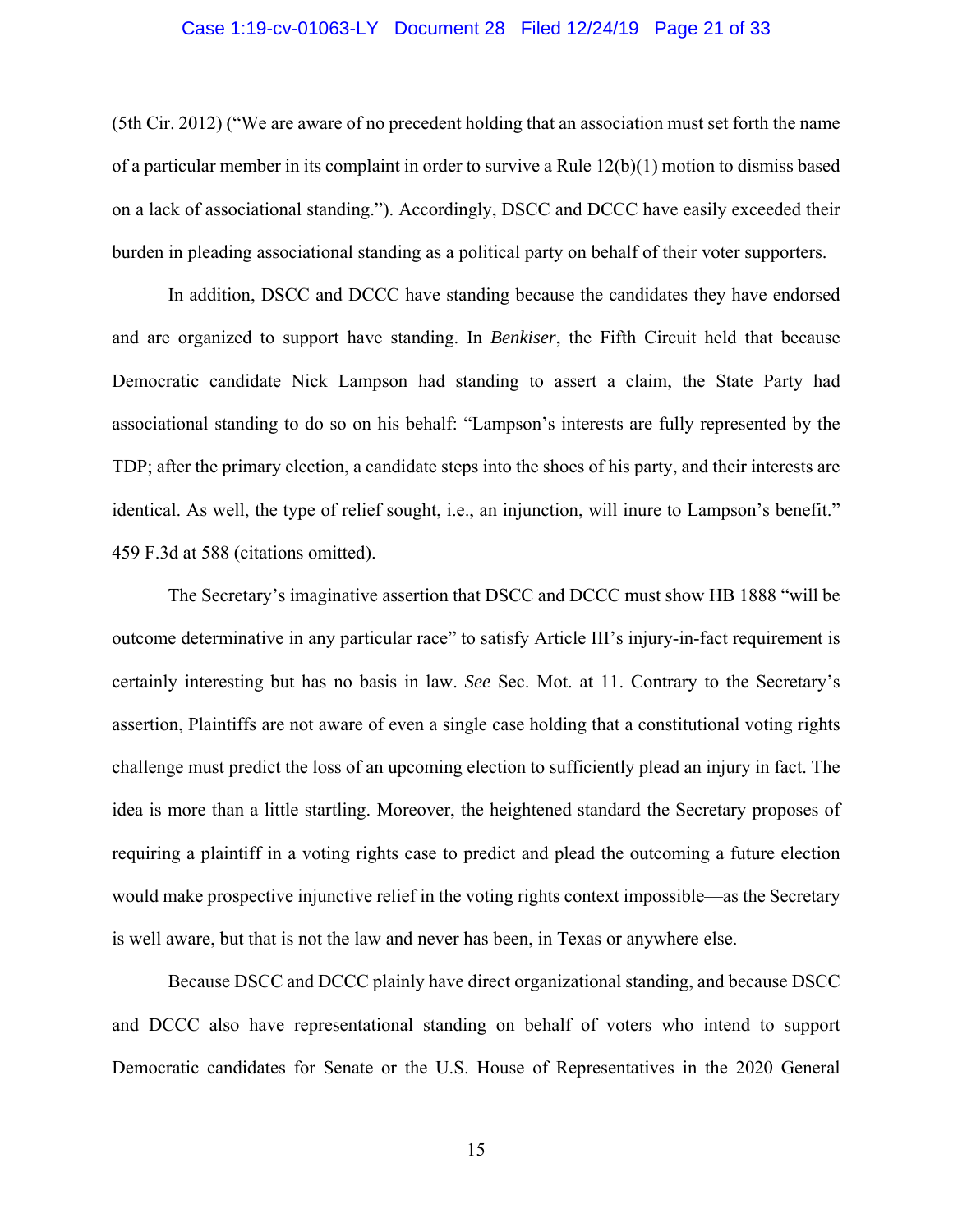Election as well as those candidates themselves, the Secretary's Motion should be denied.

## **3. DSCC and DCCC Have Statutory Standing Under 42 U.S.C. § 1983**

The Secretary muddies the distinctions between organizational and prudential standing by focusing exclusively on whether third-party voting rights claims brought by organizations on behalf of members or supporters are cognizable under 42 U.S.C. § 1983. They are, plainly. But whether a claim is a "third-party claim" is not the legal standard for whether a party has *prudential standing* under a particular statute. DSCC and DCCC plainly meet the low bar for prudential standing under 42 U.S.C. § 1983 to seek redress for the injuries of their voter supporters and also for their direct organizational injuries, which are not third-party injuries at all.

Prudential standing is "not meant to be especially demanding." *Match-E-Be-Nash-She-Wish Band of Pottawatomi Indians v. Patchak*, 567 U.S. 209, 225 (2012) (quoting *Clarke v. Securities Indus. Ass'n.*, 479 U.S. 388, 399 (1987)). As the Supreme Court has explained, "the label 'prudential standing' [i]s misleading, for the requirement at issue is in reality tied to a particular statute," and "[t]he question is whether the statute grants the plaintiff the cause of action that he asserts." *Bank of Am. Corp. v. City of Miami, Fla.*, 137 S. Ct. 1296, 1302 (2017). And to meet this low standard, the Supreme Court has held that it is enough that a plaintiff sues based on an interest "*arguably* within the zone" protected or regulated by the pertinent statute (or constitutional provision). *Ass'n of Data Processing Service Orgs, Inc. v. Camp*, 397 U.S. 150, 153 (1970) (emphasis added).

Here, 42 U.S.C. § 1983 confers a broad cause of action *against* "[e]very person who, under color of any statute, ordinance, regulation, custom, or usage, of any State or Territory or the District of Columbia, subjects, or causes to be subjected, any citizen of the United States or other person within the jurisdiction thereof to the deprivation of any rights, privileges, or immunities secured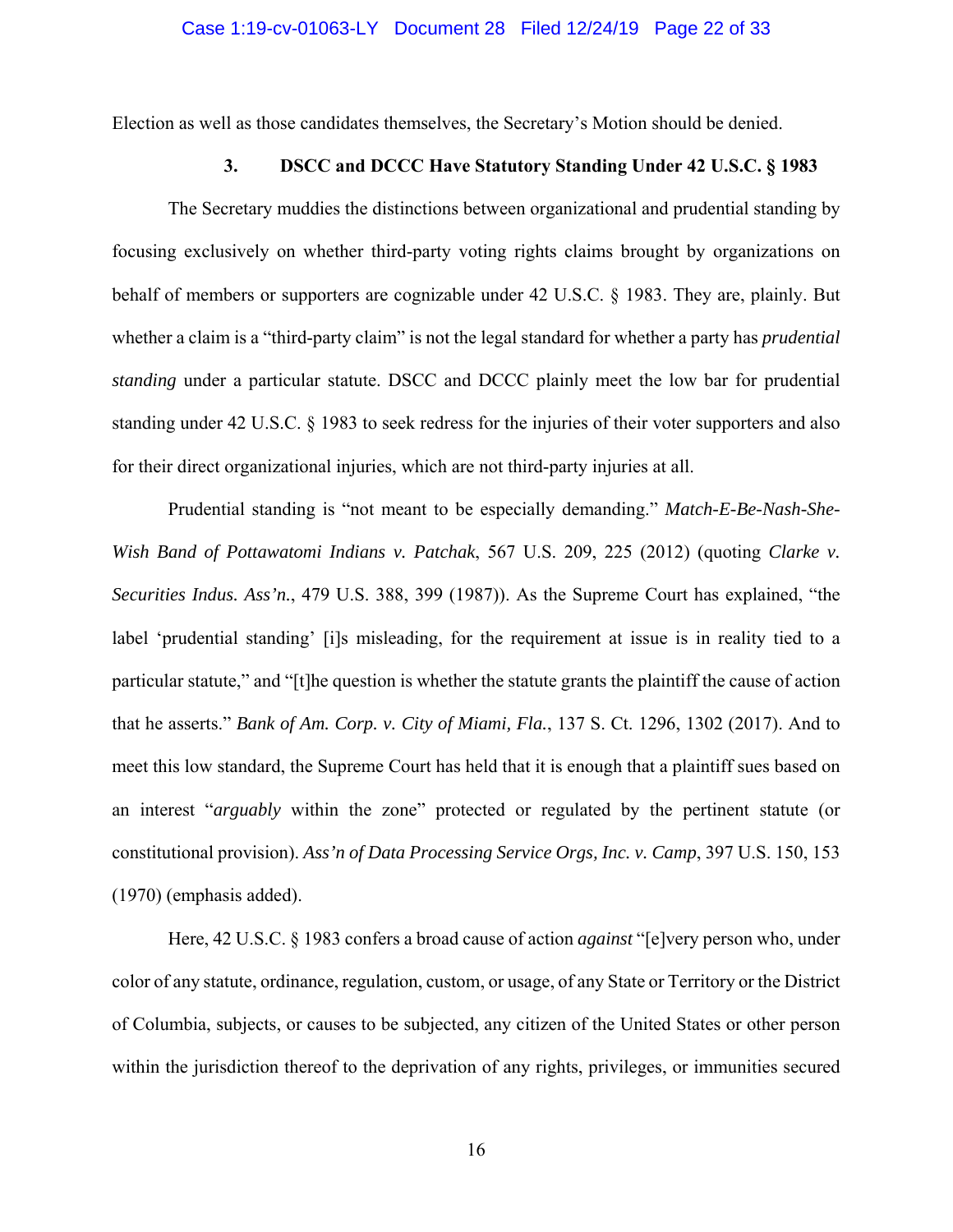#### Case 1:19-cv-01063-LY Document 28 Filed 12/24/19 Page 23 of 33

by the Constitution and laws[.]" And the deprivation of rights, privileges, or immunities secured by the Constitution and laws alleged by Plaintiffs are those rights, privileges, or immunities guaranteed by the First, Fourteenth, and Twenty-Sixth Amendments. Compl. ¶¶ 38-57.

Instead of applying the test for prudential standing, the Secretary incorrectly reduces the test to a question of whether the claims, as applied to DSCC and DCCC, are third-party claims. They are, but that is of no moment. The Secretary is correct that any claim, not just a voting rights claim, based on the representational standing of an organization to bring suit on behalf of its members is always a third-party claim. *See* Sec. Mot. at 13-14. But representational standing is a well-settled exception to the general prohibition on third-party standing, and it is also commonly applied to organizational plaintiffs' civil rights litigation under 42 U.S.C. § 1983. *See, e.g.*, *Summers v. Earth Island Inst.*, 555 U.S. 488, 494 (2009) (It is "common ground that . . . organizations can assert the standing of their members."); *Ass'n of Am. Physicians & Surgeons, Inc. v. Texas Med. Bd.*, 627 F.3d 547, 551 (5th Cir. 2010) (nonprofit had standing to assert 42 U.S.C. § 1983 claims on behalf of its members in seeking prospective declaratory and injunctive relief).<sup>3</sup> Moreover, courts have repeatedly held that political parties and candidates, specifically,

<sup>&</sup>lt;sup>3</sup> The Secretary cites several cases that merely illustrate the general prohibition on third-party standing, but they are inapposite because they do not involve organizational standing at all, let alone the representational standing of political parties or candidates in the voting rights context. *See* Sec. Mot. at 13-14 (citing *Coon v. Ledbetter*, 780 F.2d 1158, 1160 (5th Cir. 1986) (a mother and daughter could not assert the third-party deprivation of the husband and father's constitutional rights); *Danos v. Jones*, 652 F.3d 577, 582 (5th Cir. 2011) (a judge's secretary lacked standing to challenge the constitutionality of her judge and employer's suspension); *Conn v. Gabbert*, 526 U.S. 286, 287 (1999) (attorney lacked standing to challenge infringement of the constitutional rights of his client)). None of the cases that the Secretary cites hold that a political party lacks standing to sue on behalf of its voter supporters. *See* Sec. Mot. at 13-14. Indeed, the cases to the contrary are legion. *See, e.g.*, *Crawford v. Marion Cnty. Election Bd.*, 472 F.3d 949, 951 (7th Cir. 2007), *aff'd*, 553 U.S. 181 (2008) (Democratic Party had standing to assert the rights of members prevented from voting by imposition of a new photo ID law); *Sandusky Cty. Democratic Party*, 387 F.3d at 574; *Democratic Nat'l Comm. v. Reagan*, 329 F. Supp. 3d 824, 841 (D. Ariz.), *aff'd*, 904 F.3d 686 (9th Cir. 2018), *reh'g en banc granted*, 911 F.3d 942 (9th Cir. 2019);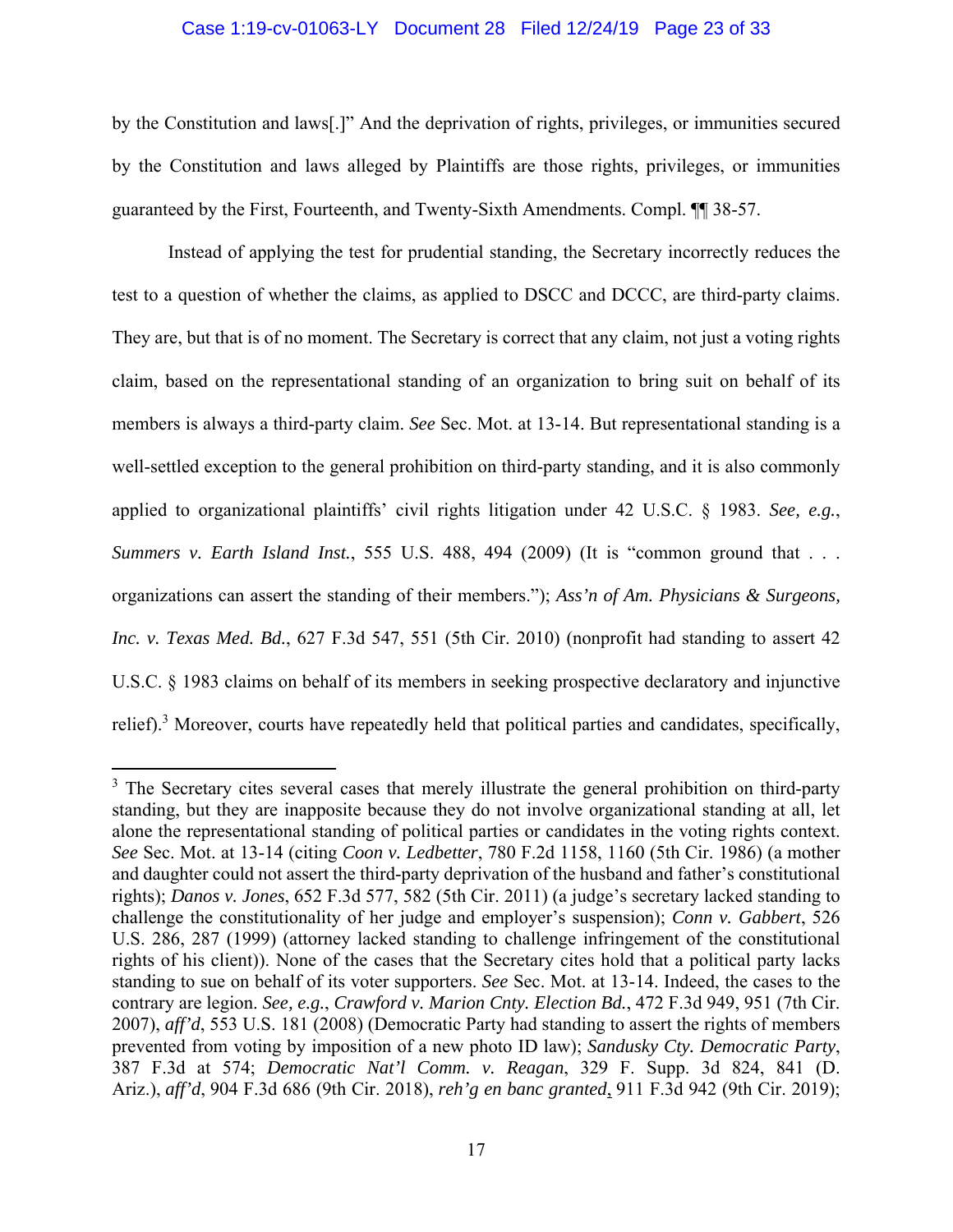#### Case 1:19-cv-01063-LY Document 28 Filed 12/24/19 Page 24 of 33

have representational standing to bring what are necessarily third-party voting rights claims on behalf of the voters or constituents who support them under 42 U.S.C. § 1983. *See supra* III.B.2 at 12-15. Accordingly, the Secretary's argument that DSCC and DCCC lack statutory standing under 42 U.S.C. § 1983 to sue merely because they are third-parties advancing the rights of the voters who support them necessarily and decidedly fails.

A claim based on an organization's *direct* injury vis-à-vis its frustration of mission and diversion of resources because of an unconstitutional law is *not* a third-party claim. *Cf.* Sec. Mot. at 13-14. Perhaps what the Secretary meant is not that 42 U.S.C. § 1983 prohibits third-party claims, which it clearly does not, but that a political organization's direct injury vis-à-vis its frustration of mission or diversion of resources should require a different cause of action than the voting rights claims that a political party can undeniably make on behalf of its voter supporters under 42 U.S.C. § 1983. This argument also lacks any support. Instead, the direct injuries DSCC and DCCC allege are the traceable result "of the deprivation of . . . rights, privileges, or immunities secured by the Constitution and laws" and are, at the very least, more than "*arguably* within the zone" protected or regulated by 42 U.S.C. § 1983. *Association of Data Processing Service Organizations, Inc.*, 397 U.S. at 153 (emphasis added). And courts often find that organizations have standing under 42 U.S.C. § 1983 to bring civil rights claims based on a diversion of resources injury alone. *See, e.g.*, *Georgia Coal. for People's Agenda, Inc. v. Kemp*, 347 F. Supp. 3d 1251,

*Fla. Democratic Party*, 215 F. Supp. 3d at 1254; *Fla. Democratic Party*, 342 F. Supp. 2d 1073, 1078-79 (N.D. Fla. 2004); *Bay Cty. Democratic Party*, 347 F. Supp. 2d at 422 (political party had standing to represent the rights of voters and third-party standing to challenge election directives issued to local elections officials as violating a federal act and Michigan law); *Northampton County Democratic Party v. Hanover Twp.*, No. CIV.A.04-CV-00643, 2004 WL 887386 at \*8 (E.D. Pa. Apr. 26, 2004) (Democratic Party had standing to represent interests of the general electorate); *Smith v. Boyle*, 959 F. Supp. 982, 986 (C.D. Ill. 1997), *aff'd as modified*, 144 F.3d 1060 (7th Cir. 1998).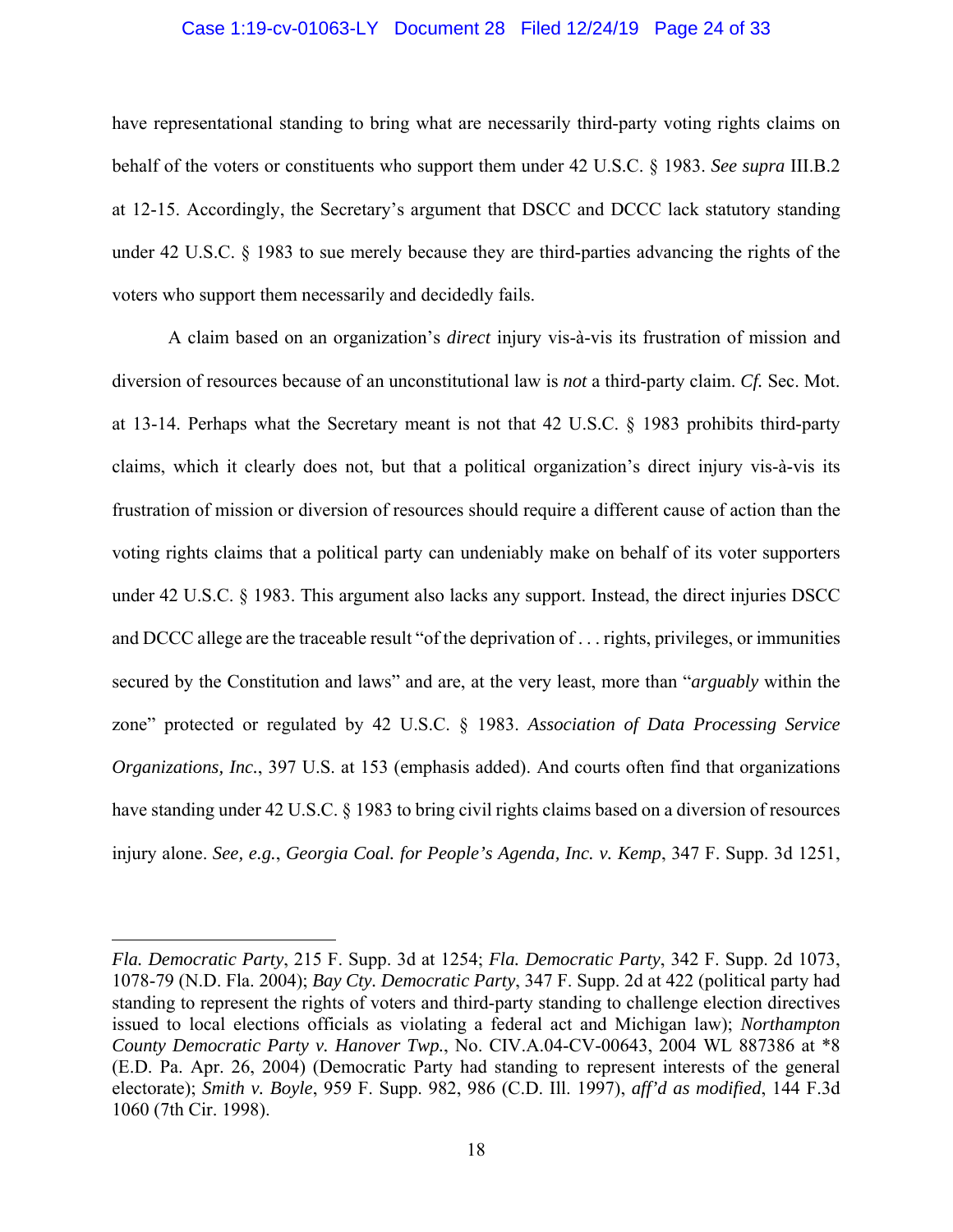#### Case 1:19-cv-01063-LY Document 28 Filed 12/24/19 Page 25 of 33

1258 (N.D. Ga. 2018) (plaintiffs have "organizational standing" under 42 U.S.C. § 1983 based on need to "divert personnel and resources"); *Democratic Nat'l Comm.*, 329 F. Supp. 3d at 841 (political party plaintiffs have standing based on diversion of resources required to get out the vote under challenged law). Accordingly, even if DSCC and DCCC only had direct organizational standing vis-à-vis their diversion of resources and the frustration of their missions—which is not the case here—they would still have prudential standing under 42 U.S.C. § 1983.

Because DSCC and DCCC have prudential standing to sue on behalf of their voter supporters, and because they otherwise meet the low threshold for statutory standing on the basis of their direct injuries alone, the Secretary's Motion to Dismiss should be denied.

### **4. Plaintiff Texas Democratic Party Has Standing to Challenge HB 1888**

The Secretary is curiously silent with respect to the standing of the TDP. That silence is more than a little telling,<sup>4</sup> and serves as a tacit (if reluctant) admission that TDP has representative or associational standing as a membership organization to assert the voting rights of its members. And even without defined members, TDP would otherwise have representational standing to bring suit on behalf of the voters that support it as a legally-recognized political party asserting the rights of the voters that support it and its candidates. *See supra* Part III.B.2 at 12-15 (political parties and candidates have standing to represent the rights of voters); *see also* Compl. ¶ 19 ("TDP is the statewide organization representing Democratic candidates and voters throughout the State of Texas," and it has "millions of members and constituents from across Texas."); *id.* at ¶ 45 (absent relief, TDP's members and constituents will suffer an unjustified burden on their right to vote); *id.*

<sup>4</sup> Plaintiffs note the Secretary does not define what she means by "Committee Plaintiffs," *see* Sec. Mot. at 9-14, but even if she meant to include TDP in this category, she does not argue that TDP lacks associational standing, conceding by implication that TDP does plead that it is a member organization. *See* Sec. Mot. 10 (arguing that, "DSCC and DCCC, for example, do not describe themselves as membership organizations"). If the Secretary intended to include TDP in her arguments regarding the standing of DSCC and DCCC, her arguments fail for the same reasons.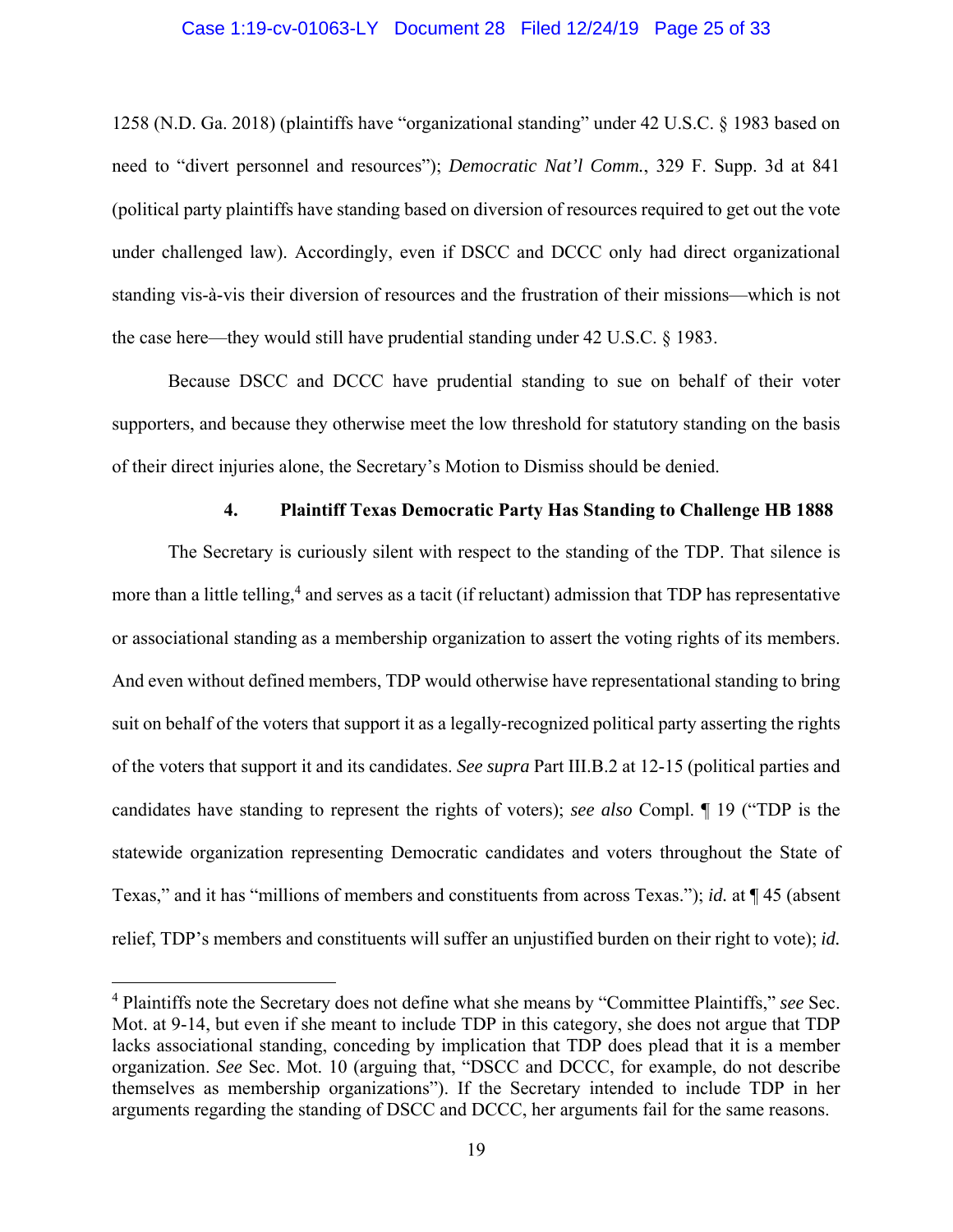#### Case 1:19-cv-01063-LY Document 28 Filed 12/24/19 Page 26 of 33

at ¶ 57 (absent relief, TDP's "members and constituents, particularly its young members who live on and near college and university campuses that previously hosted temporary early voting locations and have been banned from so doing under HB 1888, will continue to suffer the effects of intentional and unconstitutional discrimination because of age"). And, contrary to the Secretary's assertion, the Complaint clearly and specifically alleges Ms. Gilby is among TDP's membership ranks. *Id.* at ¶ 18 (Ms. Gilby "is 22 years old and a junior at Southwestern University, where she also serves as the current President of the Southwestern University College Democrats," which is an on-campus chapter of the TDP); *cf*. Sec. Mot. at 10 (wrongly claiming Plaintiffs "do not allege that [Ms. Gilby] is currently a member of any of the Committee Plaintiffs."). The Secretary's concession (or at least, failure to challenge) that TDP at least has standing here is fatal to her Motion to Dismiss. *See Rumsfeld*, 547 U.S. at 53 n.2 (2006) (only one plaintiff need have standing for a case to proceed).

### **C. Plaintiffs Have Stated Plausible Claims for Relief**

**1. Plaintiffs Have Sufficiently Pled a Burden on Their Right to Vote** 

## **a) Burdens on Early Voting are Properly Evaluated Under the**  *Anderson-Burdick* **Standard, Which Does Not Require That Plaintiffs Allege a Complete Deprivation of the Right to Vote**

 The Secretary's assertion that claims regarding early voting do not implicate the right to vote or require the use of the traditional *Anderson-Burdick* test is plainly wrong. *See* Sec. Mot. at 15-17. The Secretary cites no persuasive, much less controlling, support for this position, instead relying on a case concerning absentee ballots decided twenty years prior to *Anderson-Burdick*, and ignoring the plain fact that courts across the country have routinely evaluated claims regarding burdens on the right to vote based on limitations on early voting using the *Anderson-Burdick*  standard. *See, e.g.*, *Obama for Am. v. Husted*, 697 F.3d 423, 429-30 (6th Cir. 2012) (applying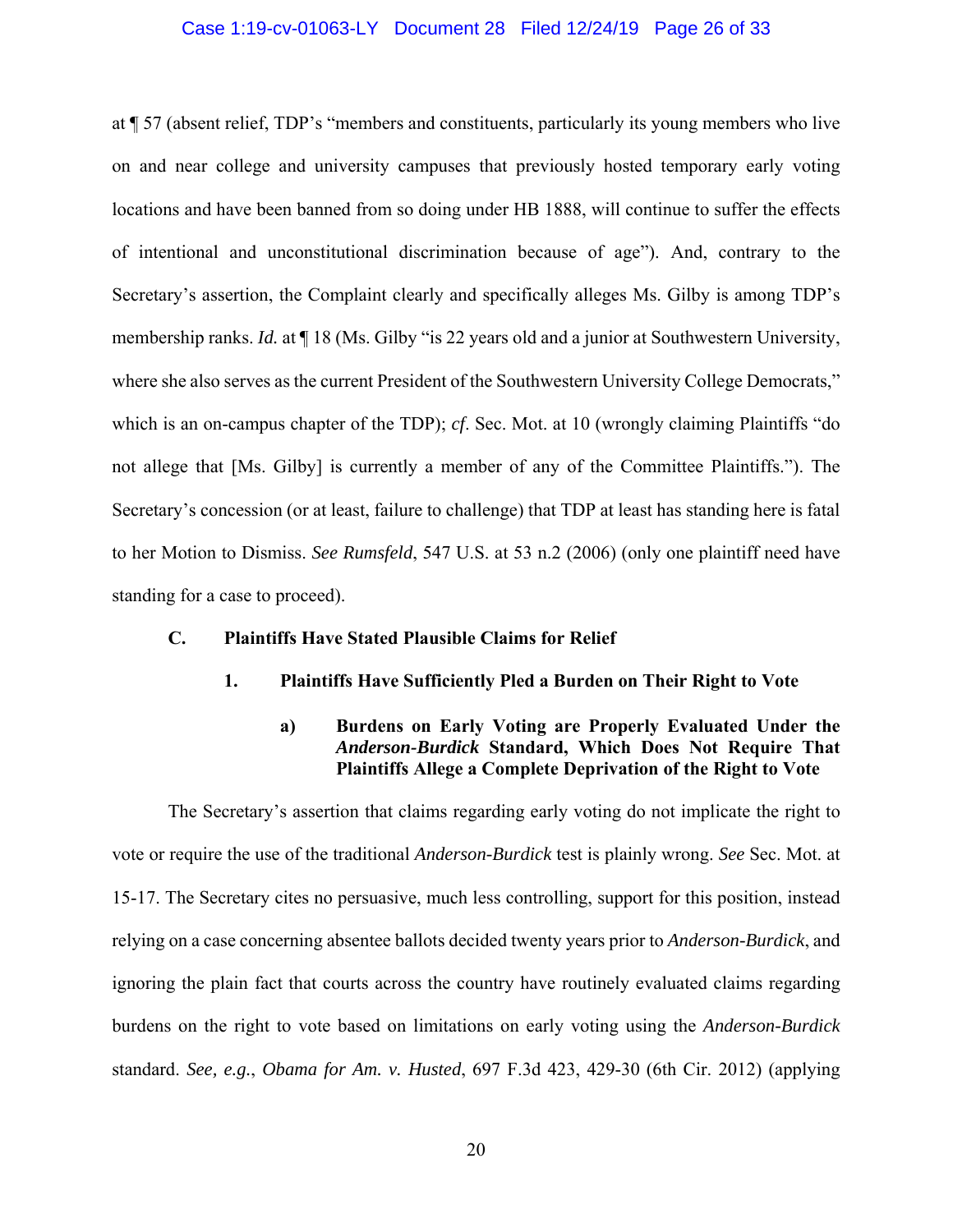#### Case 1:19-cv-01063-LY Document 28 Filed 12/24/19 Page 27 of 33

*Anderson-Burdick* to consider burden imposed by the removal of three days of early voting); *League of Women Voters of Florida, Inc., v. Detzner*, 314 F. Supp. 3d 1205, 1209, 1215-16 (N.D. Fla. 2018) (applying *Anderson-Burdick* test in granting preliminary injunction based on holding that law prohibiting early voting locations on college campuses was an unconstitutional burden on the right to vote); *Common Cause Ind.*, 311 F. Supp. 3d at 962-66. Indeed, they have done so despite being confronted often, as here, with "the State's oft-rejected argument that, because there is no constitutional right to [early in-person] voting, [laws related to early] voting are immune to constitutional scrutiny." *Id*. at 965-66. The argument, rejected by courts across the country, is no more persuasive when rehearsed here as if newly-fashioned. With all due respect, the argument should be rejected, as it has been rejected (to counsel's knowledge) by every court to have considered it to date.

 The Secretary's related contention that Plaintiffs do not allege a burden on the right to vote because they do not allege total deprivation of their right to vote can also be dismissed out of hand. *See* Sec. Mot. at 15-17. The *Anderson-Burdick* standard hardly requires the denial of the right to vote for a state election law to be unconstitutional. It instead requires the Court to "weigh 'the character and magnitude of the asserted injury to the rights … that the plaintiff seeks to vindicate' against 'the precise interests put forward by the State as justifications for the burden imposed by its rule,' taking into consideration 'the extent to which those interests make it necessary to burden the plaintiff's rights.'" *Burdick v. Takushi*, 504 U.S. 428, 434 (1992) (quoting *Anderson*, 460 U.S. at 789 (1983)). Under this standard, burdens falling short of a complete denial of the right to vote have not merely been found sufficient to state a claim, but sufficiently burdensome as to be unconstitutional. *See, e.g.*, *Harper v. Va. State Bd. of Elections*, 383 U.S. 663, 666 (1966) (finding \$1.50 poll tax violative of equal protection); *Obama for Am.*, 697 F.3d at 425; *League of Women*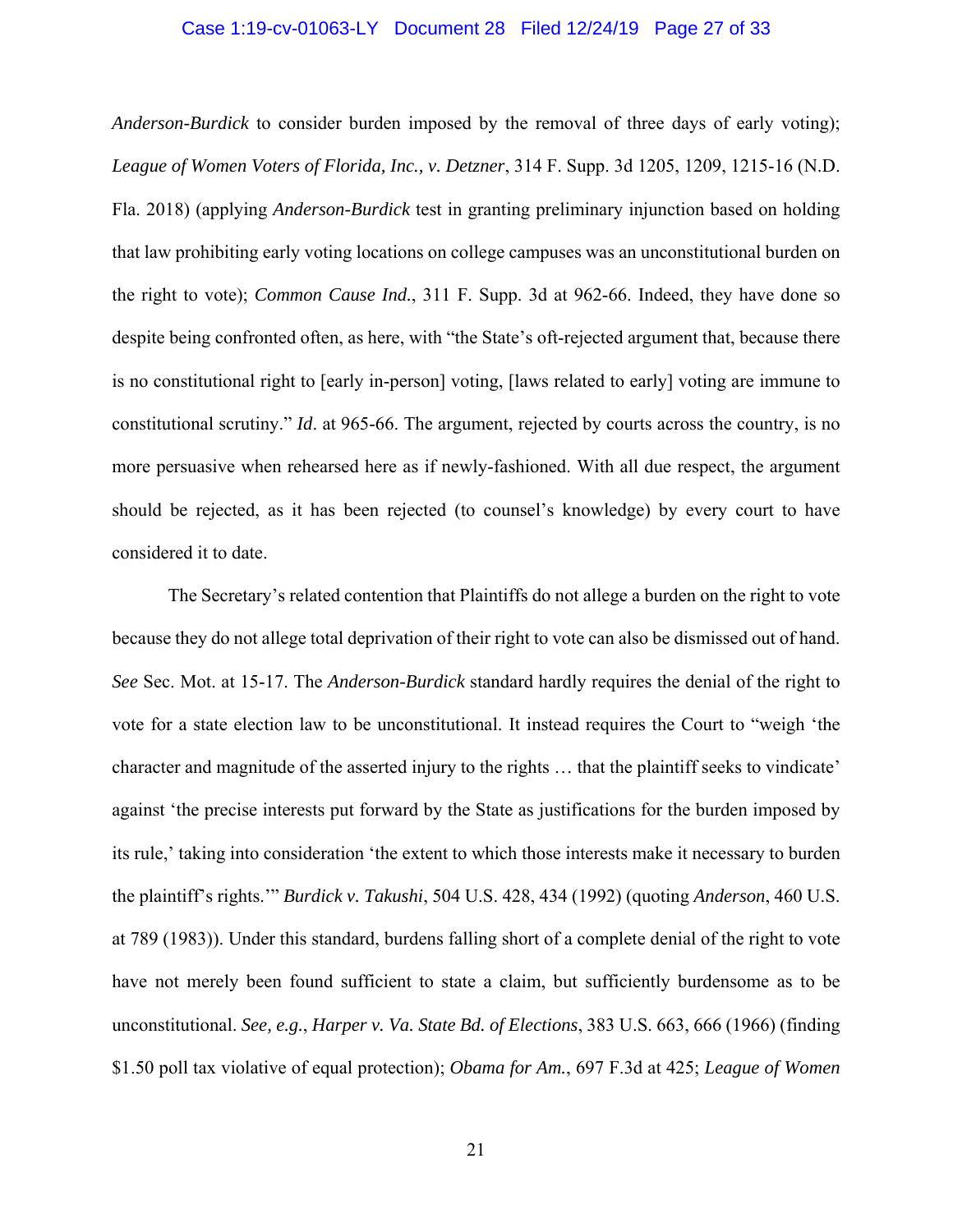*Voters of Florida, Inc.,* 314 F. Supp. 3d at 1209; *Common Cause Ind.*, 311 F. Supp. 3d at 977.

## **b) Plaintiffs Have Alleged Cognizable First and Fourteenth Amendment Burdens on Their Right to Vote**

 The Secretary's consideration of HB 1888 under the *Anderson-Burdick* test makes two fundamental errors which are fatal to her argument at the motion to dismiss stage.

 First, the Secretary ignores altogether that the severity of the injury imposed by the challenged provision—which determines the appropriate level of scrutiny—is largely a factual question, *see, e.g.*, *Ariz. Green Party v. Reagan*, 838 F.3d 983, 989 (9th Cir. 2016), and proceeds as if it is a foregone conclusion that Plaintiffs will be unable to prove that the Statute injures them severely enough to warrant anything more than "relaxed scrutiny." *See* Sec. Mot. at 17-19. Essentially, the Secretary turns the motion to dismiss standard on its head, viewing the facts in the light most favorable to *the Secretary* rather than *Plaintiffs*. *See Martin K. Eby Const. Co.*, 369 F.3d at 467. That, of course, is not the applicable standard.

 Second, the Secretary's construction of the law ignores the Supreme Court's admonition that "[h]owever slight" the injury to a plaintiff's fundamental rights "may appear," to survive challenge a law must still "be justified by a relevant and legitimate state interest 'sufficiently weighty to justify the limitation.'" *Crawford*, 553 U.S. at 191 (controlling op.) (quoting *Norman v. Reed*, 502 U.S. 279, 288-89 (1992)). There is no "litmus" test under which certain types of laws are immune from scrutiny; in each case, courts must make the hard judgment our Constitution demands, based on the specific injuries plaintiffs suffer as a result of the challenged law, the specific justifications offered by the State for the law, and whether the law advances those interests sufficiently to justify the injuries to the plaintiffs' rights. *Id.* at 190.

 Plaintiffs have sufficiently alleged that HB 1888 will "significant[ly]" burden their right to vote and "significantly diminish[]" their ability to utilize early voting, Compl. ¶ 42, mandating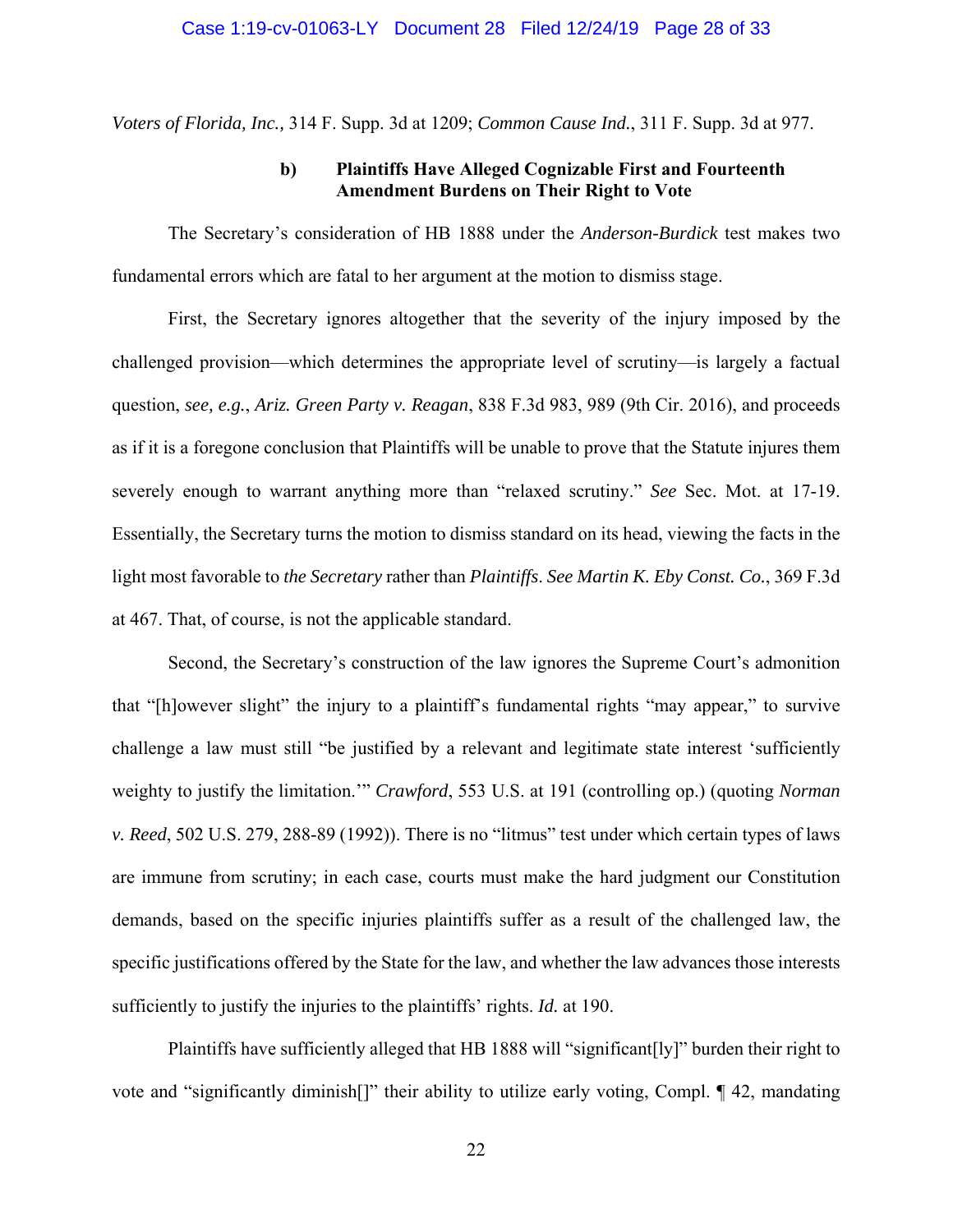heightened scrutiny under *Anderson-Burdick*, and this alone is fatal to the Secretary's motion.

#### **2. Plaintiffs Have Sufficiently Pled an Equal Protection Violation**

## **a) Plaintiffs' Equal Protection Clause Claim is Also Evaluated Under the** *Anderson-Burdick* **Standard**

 While the Secretary incorrectly relies on the traditional rational basis test to evaluate Plaintiffs' equal protection claim, the *Anderson-Burdick* standard applies here, too. "When a plaintiff alleges that a state has burdened voting rights through the disparate treatment of voters, we review the claim using the "flexible standard" outlined in [*Anderson*] and [*Burdick*]." *Obama for Am.*, 697 F.3d at 429-30 (rejecting the argument that a rational basis standard of review applies to even a straightforward equal protection violation in the voting rights context); *see also Clements v. Fashing*, 457 U.S. 957, 965 (1982) (rejecting the assertion that traditional equal protection principles should automatically apply in the voting rights context "without first examining the nature of the interests that are affected and the extent of the burden").

 Plaintiffs have sufficiently alleged a burden on their right to vote. *See supra* Part III.C.2(b). And it is well established that, even in the context of maintaining their equal protection claims, Plaintiffs need not allege a complete "denial" of their right to vote to allege that the right is "burdened." *See, e.g.*, *Crawford*, 553 U.S. at 191 ("However slight" the burden on the right to vote "may appear," "it must be justified by relevant and legitimate state interests 'sufficiently weighty to justify the limitation.'") (quoting *Norman v. Reed*, 502 U.S. 279, 288-89 (1992)); *see also Burdick*, 504 U.S. at 439 (applying *Anderson-Burdick* despite "limited burden" imposed on voters' rights by Hawaii's prohibition on write-in voting).

### **b) Plaintiffs Have Plausibly Alleged Disparate Treatment**

 The Secretary next argues that Plaintiffs must allege intentional discrimination to support their equal protection claim. Hardly. It is by now well settled that the Equal Protection Clause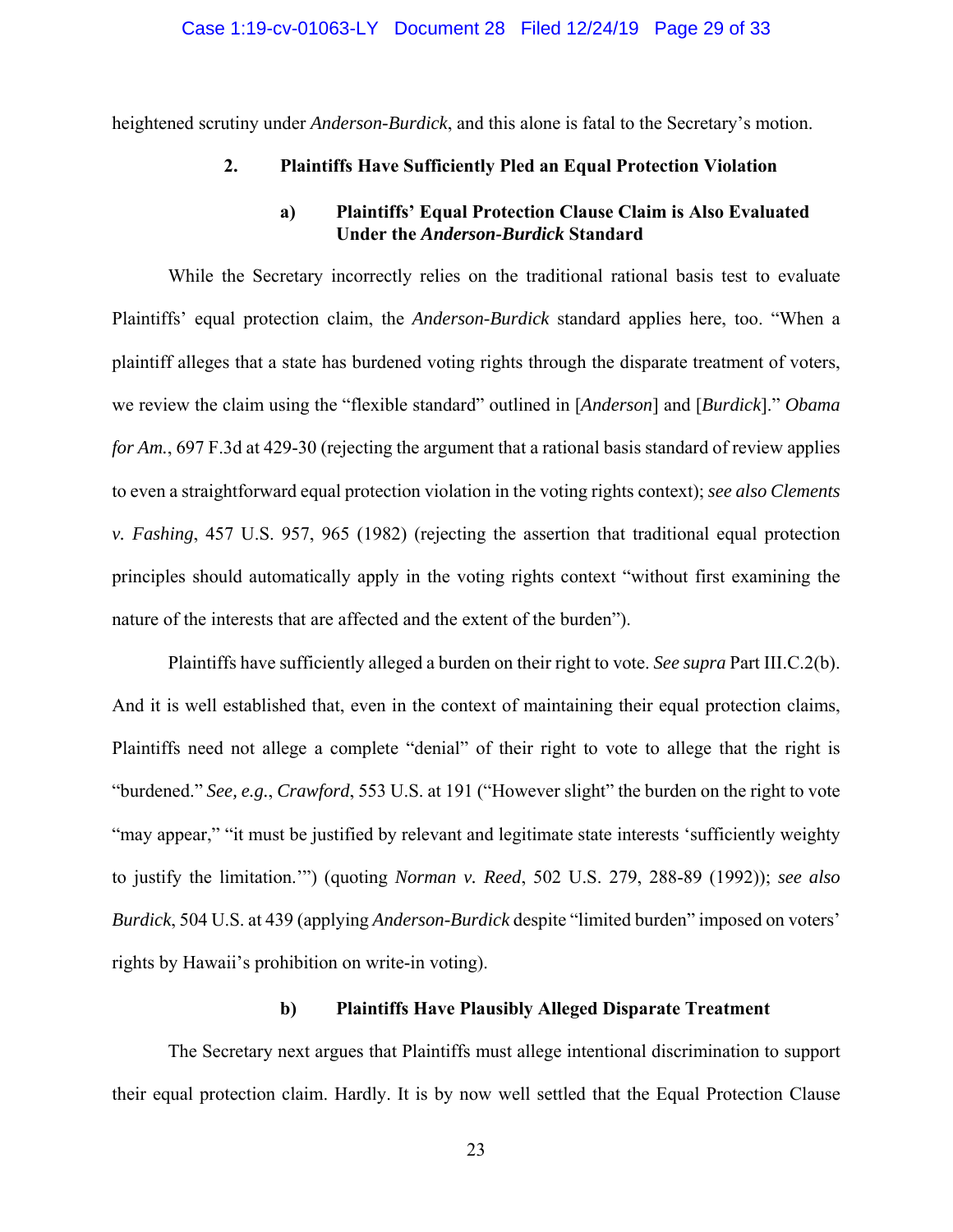#### Case 1:19-cv-01063-LY Document 28 Filed 12/24/19 Page 30 of 33

applies when, "[h]aving once granted the right to vote on equal terms, the State . . . by later arbitrary and disparate treatment, value[s] one person's vote over that of another." *Bush v. Gore*, 531 U.S. 98, 104-05 (2000). Plaintiffs have plausibly alleged both a burden on the right to vote, *see supra*  Part III.C.2(b), and arbitrary distinctions among Texas voters based on where they live and their age, *see* Compl. ¶ 49-50 ("HB 1888 now mandates that, based on where they live, some voters . . ., especially young voters, will suffer reduced or eliminated access to the franchise."). Together, these two allegations require that the State's justifications "be examined to determine whether the challenged statutory scheme violates equal protection." *Obama for Am.*, 697 F.3d at 432. If anything, the Secretary's argument about the impact of the law goes to the question of which standard of scrutiny the Court should apply to evaluate Plaintiffs' claims. *See Burdick*, 504 U.S. at 434 ("[T]he rigorousness of [the court's] inquiry into the propriety of a state election law depends upon the extent to which [the challenged law] burdens [voting rights]."). That argument is premature on a motion to dismiss, as it provides no basis for dismissing Plaintiffs' claims.

## **3. Plaintiffs Have Sufficiently Pled a Violation of the Twenty-Sixth Amendment**

 Finally, the Secretary's argument that HB 1888 does not violate the Twenty-Sixth Amendment, though meritless, is beside the point at the pleading stage. The Twenty-Sixth Amendment provides that "[t]he right of citizens of the United States, who are eighteen years of age or older, to vote shall not be denied or abridged by the United States or by any State on account of age." U.S. Const. amend. XXVI, § 1. Plaintiffs allege that "Texas enacted HB 1888 with the intent and effect of preventing newly-enfranchised young Texans from effectively exercising their right to vote." Compl. ¶ 55. Contrary to the Secretary's assertion, these allegations are most assuredly plausible given data showing that young voters were among the populations best served by temporary early voting locations, *see* Compl. ¶ 29, the electoral outcomes that resulted from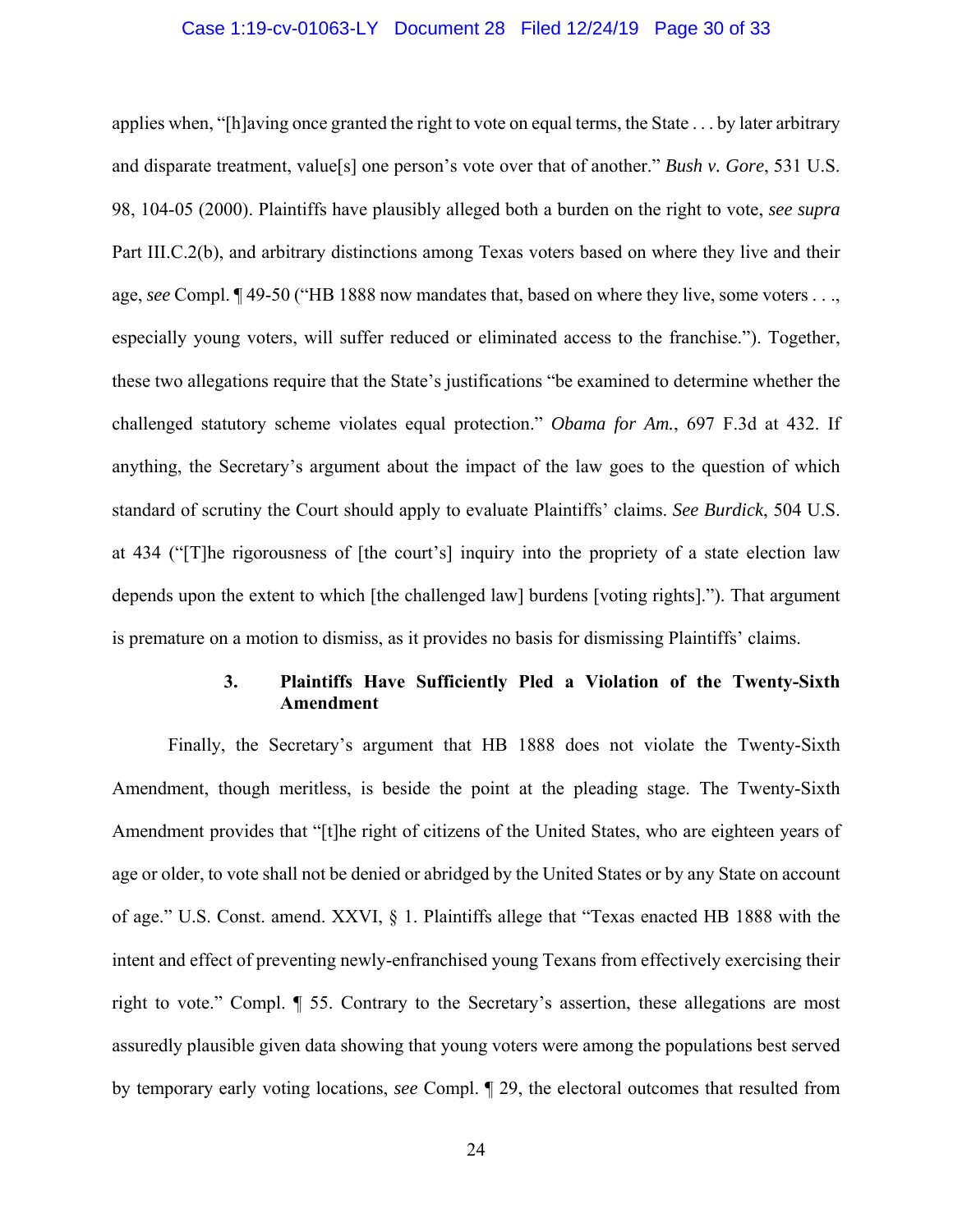#### Case 1:19-cv-01063-LY Document 28 Filed 12/24/19 Page 31 of 33

the surge in Texas youth turnout, *see* Compl. ¶ 30, the tabling of an amendment to HB 1888 that would have maintained temporary early voting for students, among others, *see* Compl. ¶ 34-35, and the passage of HB 1888 on a largely party line vote, *see* Compl. ¶ 35.

 Moreover, the cases upon which the Secretary relies do not actually support her argument that Plaintiffs have failed to state a Twenty-Sixth Amendment claim. For example, the Secretary cites *One Wisconsin Institute, Inc. v. Thomsen*, 198 F. Supp. 3d 896, 926 (W.D. Wis. 2016), *order enforced*, 351 F. Supp. 3d 1160 (W.D. Wis. 2019), a case in which the court denied plaintiffs' Twenty-Sixth Amendment claims only after trial; it did not grant summary judgment, *One Wisconsin Inst., Inc. v. Nichol*, 186 F. Supp. 3d 958, 977 (W.D. Wis. 2016), or dismiss for failure to state a claim, *see One Wisconsin Inst., Inc. v. Nichol*, 155 F. Supp. 3d 898 (W.D. Wis. 2015). In *Lee v. Virginia State Board of Elections*, 843 F.3d 592, 607 (4th Cir. 2016), the Fourth Circuit affirmed the district court's judgment, which was made after a bench trial.

 Plaintiffs have plausibly alleged disparate impact and discriminatory intent, which together are sufficient to sustain their Twenty-Sixth Amendment claim.

#### **IV. CONCLUSION**

For the reasons stated, Plaintiffs respectfully submit that this Court should deny the Secretary's motion to dismiss, ECF No. 21, as to all counts.

Dated: December 24, 2019. Respectfully submitted,

/s/ *John M. Geise*

John Hardin TX State Bar No. 24012784 PERKINS COIE LLP 500 N. Akard St., Suite 3300 Dallas, TX 75201 Telephone: (214) 965-7743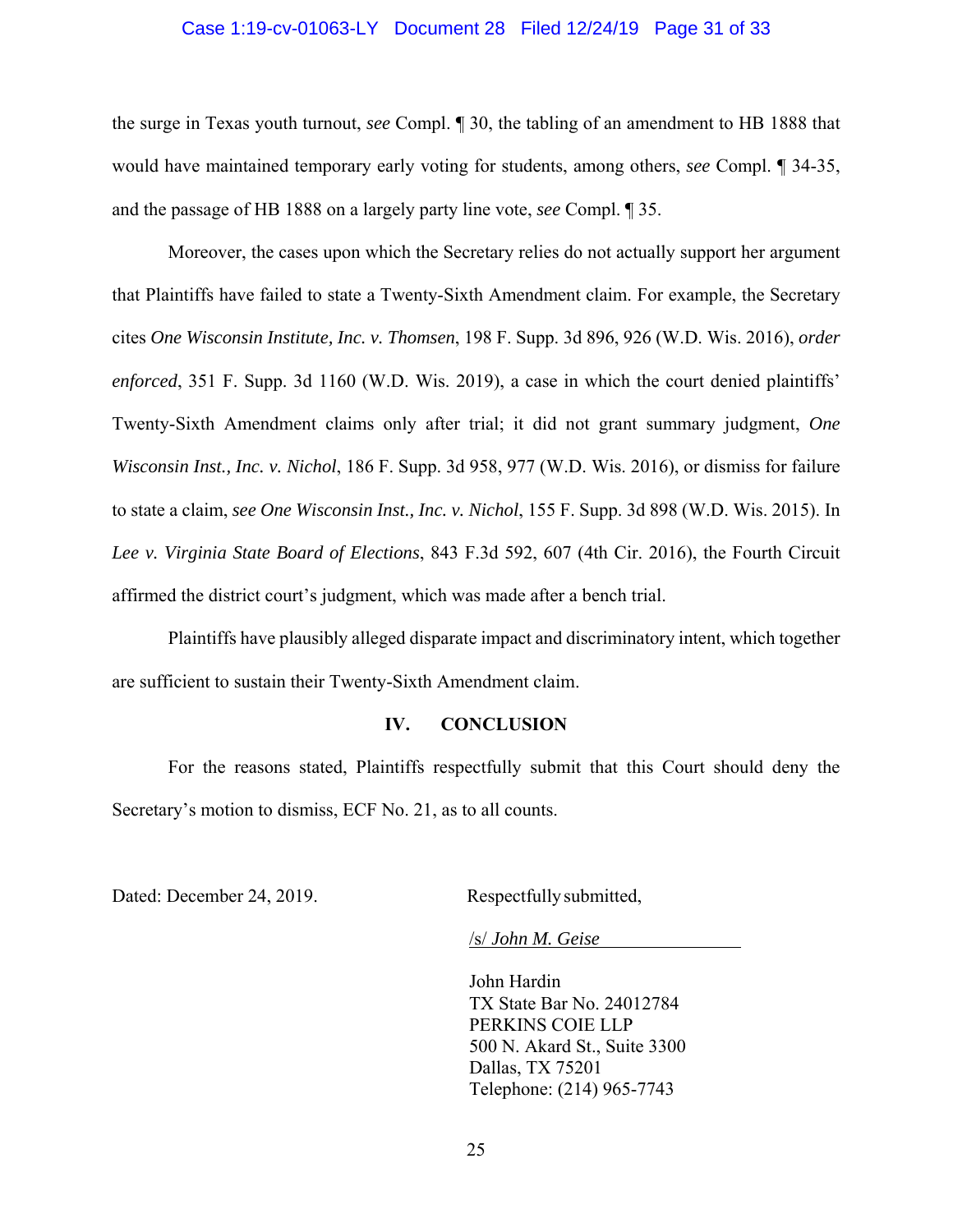Facsimile: (214) 965-7793 JohnHardin@perkinscoie.com

Marc E. Elias\* John M. Geise\* Alexi M. Velez\* Jyoti Jasrasaria\* PERKINS COIE LLP 700 Thirteenth St., N.W., Suite 600 Washington, D.C. 20005-3960 Telephone: (202) 654-6200 Facsimile: (202) 654-9959 melias@perkinscoie.com jgeise@perkinscoie.com avelez@perkinscoie.com jjasrasaria@perkinscoie.com

Kevin J. Hamilton\* PERKINS COIE LLP 1201 Third Avenue, Suite 4900 Seattle, WA 98101-3099 Telephone: (206) 359-8000 Facsimile: (206) 359-9000 khamilton@perkinscoie.com

*Counsel for the Plaintiffs* 

Chad W. Dunn TX State Bar No. 24036507 Brazil & Dunn, LLP 4407 Bee Caves Road, Suite 111 Austin, Texas 78746 Telephone: (512) 717-9822 Facsimile: (512) 515-9355 chad@brazilanddunn.com

*Counsel for Plaintiff Texas Democratic Party* 

*\*Admitted Pro Hac Vice*